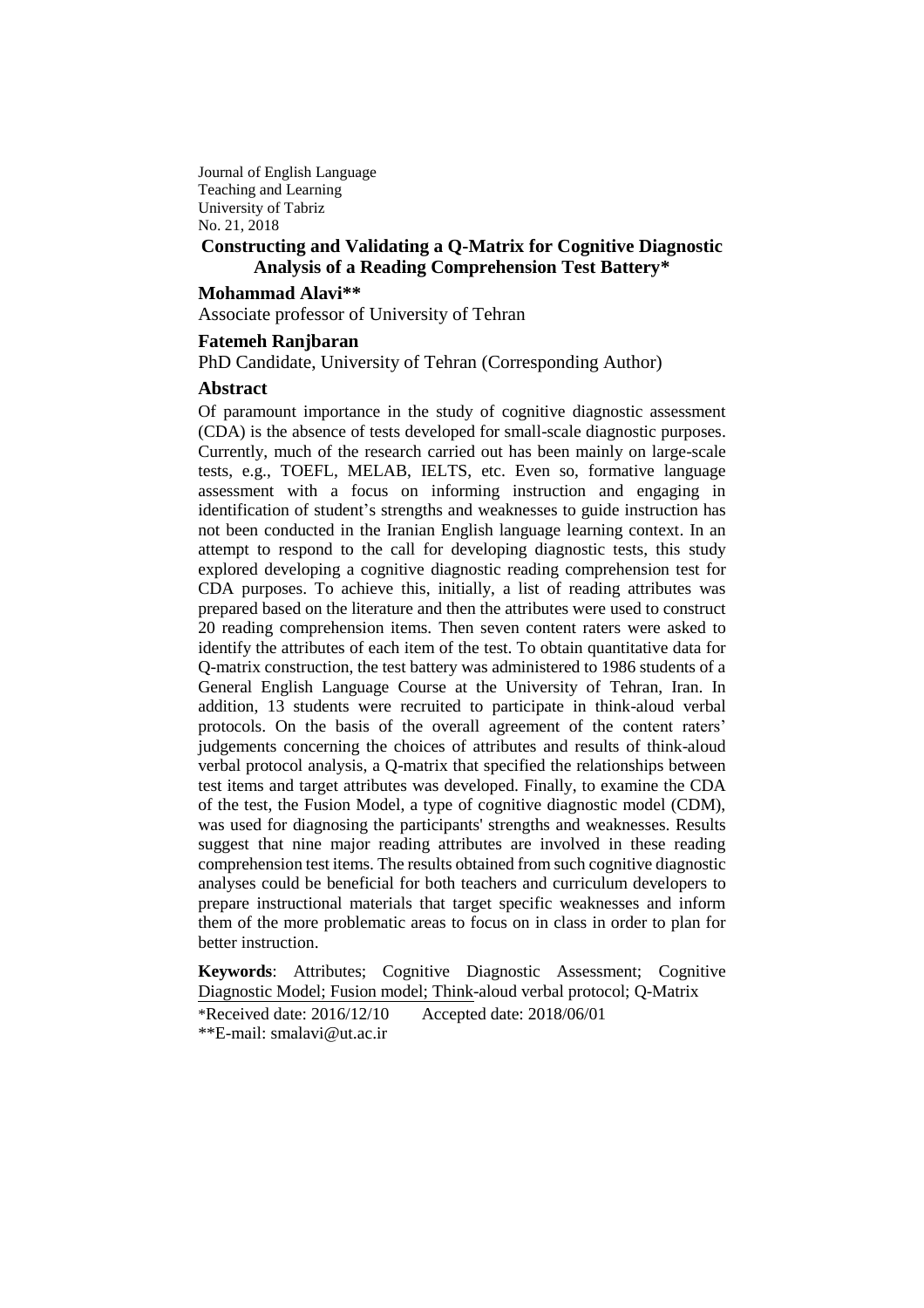#### **Introduction**

Until recently, testing and assessment in general have been employed as a measure to obtain overall, average or individual scores of achievement for examining the tenant of accountability. However, assessment that can function as formative to inform instruction has currently become the focus of attention for diagnostic purposes and to embark on strengths and weaknesses of students to guide instruction. From another stance, teacher-made tests have recently gained attention because of their functions for formative assessment in students' learning (Huang & Wu, 2013). To facilitate the process of learning, teachers are expected to be competent in test construction and learning diagnoses in class. As these tests are expected to detect student errors during the learning process, the use of diagnostic tests to improve student's conceptual understandings has been highly valued and recognized in many fields (Hartmann, 2001). Therefore, researchers and practitioners have focused on combining cognitive psychology and educational measurement to enhance learning and instruction (Leighton, Gierl and Hunka, 2004; Mislevy, 2006; Snow & Lohman, 1989; Tatsuaoka, 1995).

As believed by many scholars, reading is an important skill for gaining knowledge in all fields of the academic context. Thus, it is crucial to examine the different components of reading ability and reading skills in order to better understand this skill and to find the related problems of language learners. By diagnosing problematic areas of a reading skill during the course of a term, required feedback can be provided in order to improve learning and make up for students' deficiencies.

There is much critique of the main goal of educational tests that provide quantitative assessment of a student's general ability and proficiency as compared to other student's in the normative group. This type of norm-referenced testing has been used to a great extent for the ranking and selection of students to make educational decisions. In addition to providing merely general information about student's skills and their ability to perform on a test, these assessments are less capable of providing detailed information about student's strengths and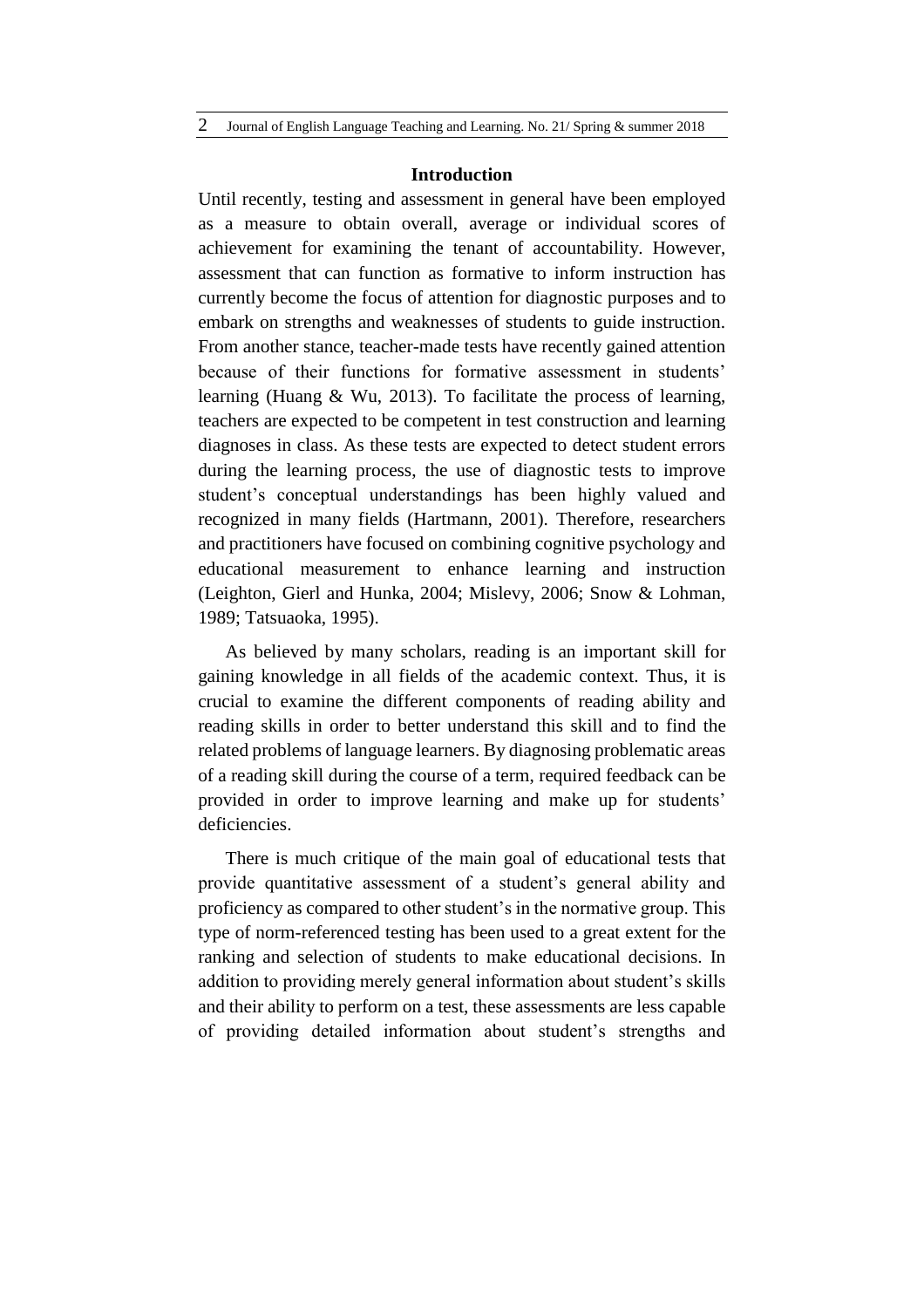weaknesses that could possibly help them in improving their skills or that might even assist the teacher in instructional planning or serve as a guideline for their teaching. Recently, scholars suggest that it is cognitive diagnostic assessment that has a key role in improving the informational value of assessment (Alderson, 2010; de la Torre, 2009; Jang, 2005; Leighton and Gierl, 2007; Rupp et al., 2012). In his commentary on "*Cognitive Diagnosis and Q-Matrices in Language Assessment,"* Alderson (2010) pinpoints his disappointment of the fact that there was no discussion on there being very few truly diagnostic tests in existence. In fact, nearly all studies carried out to date have been on existing large-scale assessments, and no tests have been constructed in order to carry out cognitive diagnostic analyses. He adheres that far more studies have been invested on developing and researching highstakes proficiency tests than are devoted to any other type of test, namely placement, achievement, or aptitude, nonetheless those specifically constructed for cognitive diagnosis in the form of classroom-based or formative assessments. This study responds to the call for cognitive diagnostic assessment of a newly devised diagnostic test, one that will attempt to provide detailed information about student's strengths and weaknesses in reading comprehension.

#### **Literature Review**

In CDA, the different components of a specific domain (in this case, reading) are referred to as attributes. Attributes are the divided components of a cognitive ability, which can be defined as "procedures, skills, or knowledge a student must possess in order to successfully complete the target task" (Birenbaum, Kelly, & Tatsuoka, 1993, p.443). Therefore, L2 reading attributes are composed of different types of language knowledge, skills, and strategies, which are required in comprehending texts (Templin, 2004; Birenbaum et al., 1993).

In the assessment of reading comprehension in a foreign language, the many underlying cognitive attributes have made it a complex process. Reading ability is an important tool for gaining knowledge and improving learning in everyday academic settings and everyday life in general. Therefore, it comes to no surprise that the nature of reading ability has been the focus of research in applied linguistics, education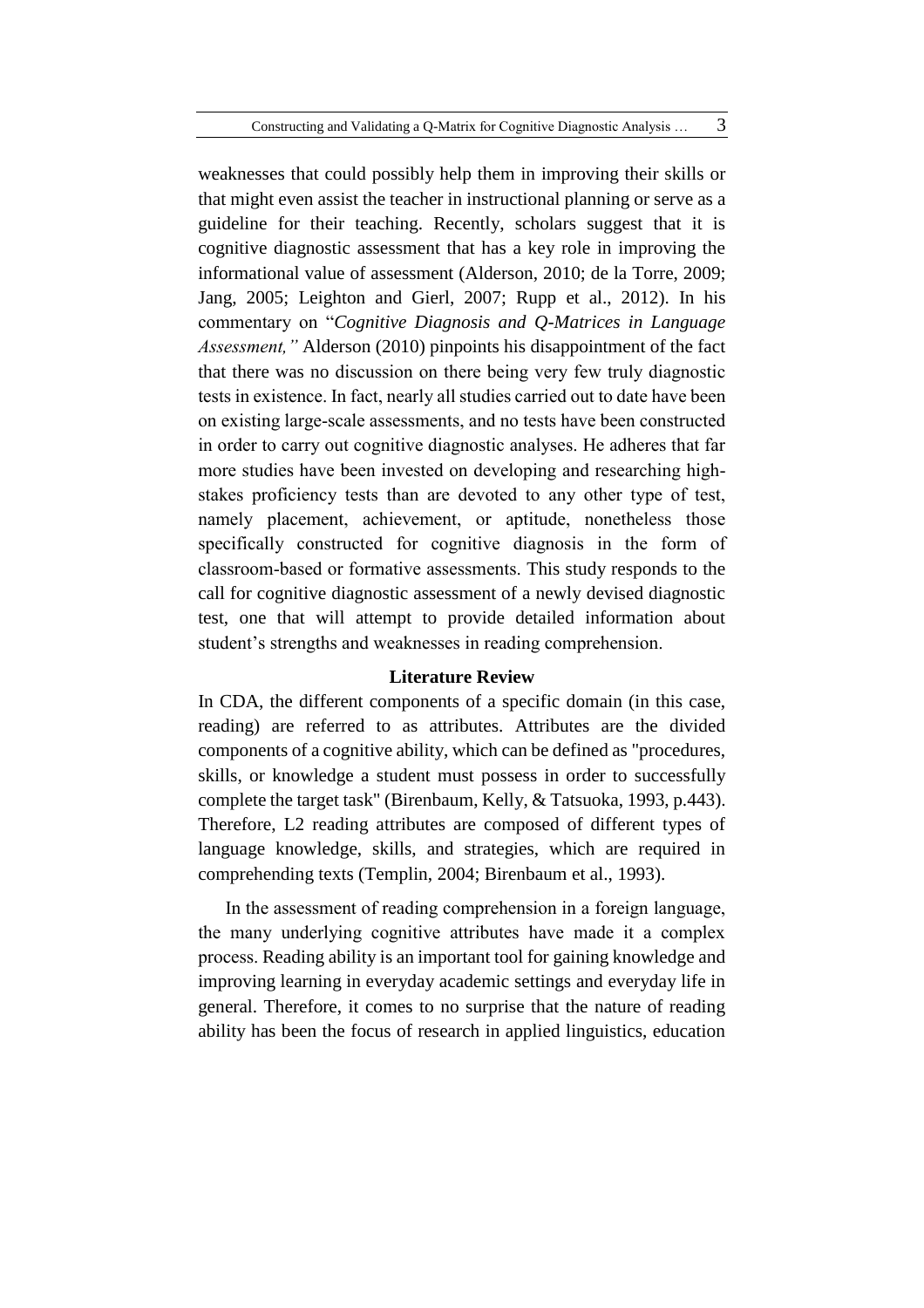and psychology for quite some time (Cohen & Upton, 2006). Regardless of the extensive research on reading ability, there is still some debate as to how second language reading ability is defined and how its performance should be analyzed and reported. It seems that teachers, students, and practitioners have not been given diagnostic feedback that could be used for improvements in reading ability. These are issues that mostly need consideration in the context of second language reading assessment.

At times, there is such emphasis on reading strategies, that other important elements such as language knowledge, including pragmatic knowledge and grammatical knowledge, have been ignored. One aspect of second language reading ability is the use of language to understand written text. Therefore, both aspects of language knowledge and strategic competence should be considered in order to understand written texts. While the difficulty of defining the construct of reading ability is clear, other problems have been seen with regards to how L2 reading performance has been analyzed and reported. L2 reading test scores are often reported using a general test score without any detailed information (Goodman & Hambleton, 2004). When exams provide only one total score, it can serve the test's immediate purpose; however, it cannot be used to improve reading performance (Stiggins, Alter, & Chappius, 2004). Only providing a total score does not provide information regarding each student's specific strengths and weaknesses (Sheehan & Mislevy, 1990). On the other hand, a detailed score report of each individual, including their performance on each reading component at the item level, can be used to both improve reading ability and guide instruction (Snow & Lohman, 1989).

## **Frameworks for Developing Cognitive Diagnostic Tests**

Embretson's Cognitive Design System (CDS) (Embretson & Gorin, 2001) and Mislevy's Evidence-Centered Design (ECD) (Mislevy, 1994; Mislevy, Steinberg, & Almond, 2002) are two of the approaches more generally used for diagnostic test development. Considering the issues of construct definition through item writing, and concluding with validation procedures rather than the CDM statistical models, the two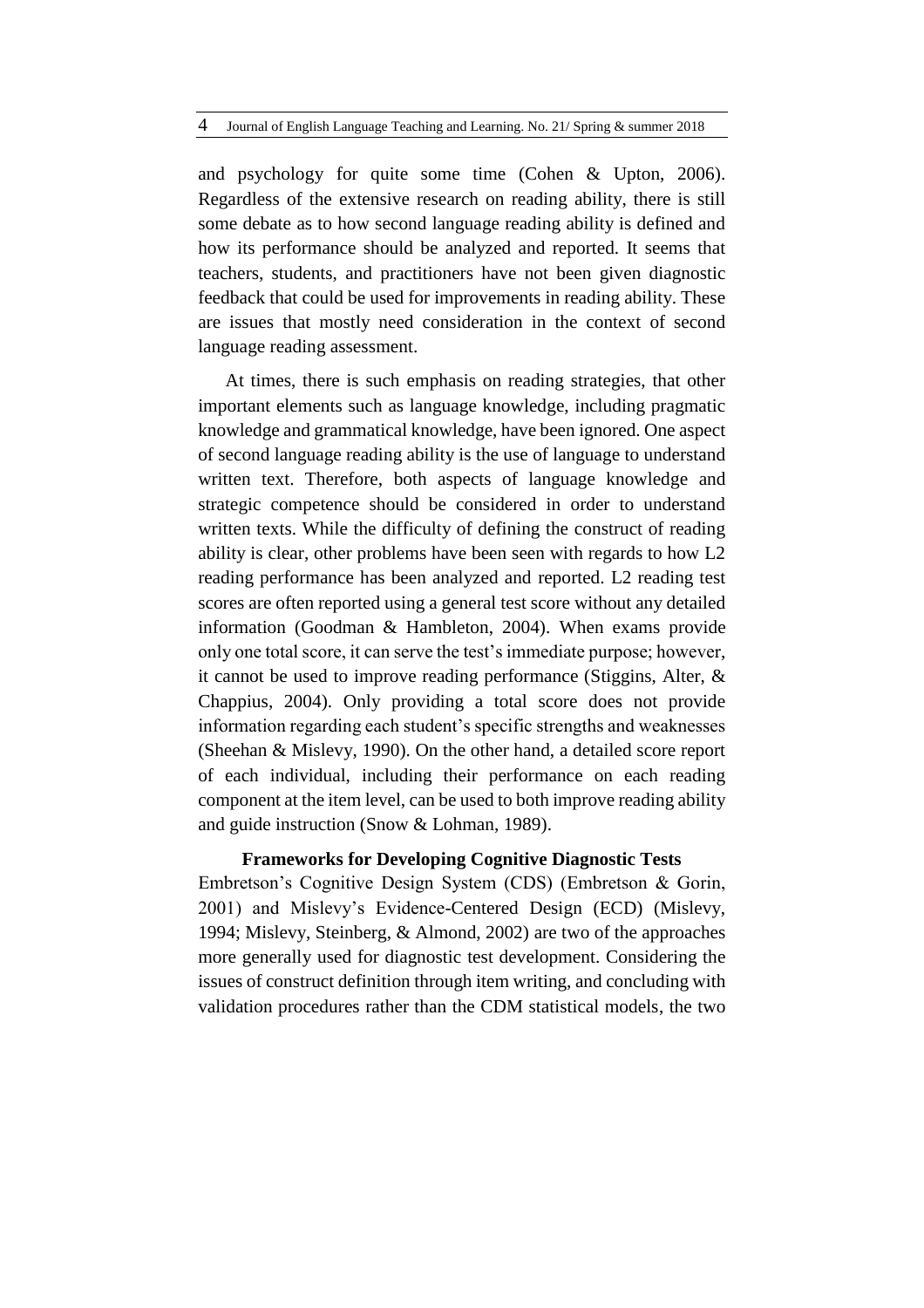approaches focus on the use of cognition in the process of item and test development (Leighton & Gierl, 2007).

Both approaches may differ in their emphasis on the different parts of assessment design and their details, but both share the three principles of the assessment triangle. The assessment triangle includes three related elements that are cognition, observation and interpretation (Pellegrino, Chudowsky and Glaser, 2001). This panel of researcher's believe that cognition is related to a cognitive model about how students represent knowledge and how they develop competence in a certain subject (p.44). A cognitive model provides a description of what should be assessed, but it is different to some extent. According to Leighton & Gierl (2007), a cognitive model specifies the cognitive components and processes, which constitute the construct being tested. This leads to more detailed specifications that are more applicable for instructional feedback. The final key point is that these specifications are backed up by a cognitive theory, meaning that a model about specific cognitive processes related to the construct being tested empirically supports the model.

### **Cognitive Diagnostic Models**

Cognitive Diagnostic Models (CDMs) are data analysis techniques that are designed to link cognitive theory with the items' psychometric properties (Leighton & Gierl, 2007). Most of the studies carried out thus far have been mostly limited to analysis of existing tests, not the development of new assessments, while this study focuses on a cognitive diagnostic assessment of a test developed based on a cognitive diagnostic framework.

Among CDMs, Tatsuoka's Rule Space Model (Tatsuoka, 1995), the Attribute Hierarchy Method (AHM) (Leighton, Gierl, & Hunka, 2004) and the Fusion Model (Hartz, 2002) can be referred to. Most CDMs are IRT-based latent-class models in which the characteristic of multidimensionality is the most important. In previous uni-dimensional IRT-models, examinee ability was modelled by a single general ability parameter. This is while the multidimensionality trait of CDMs makes it possible to investigate the mental processes underlying the student's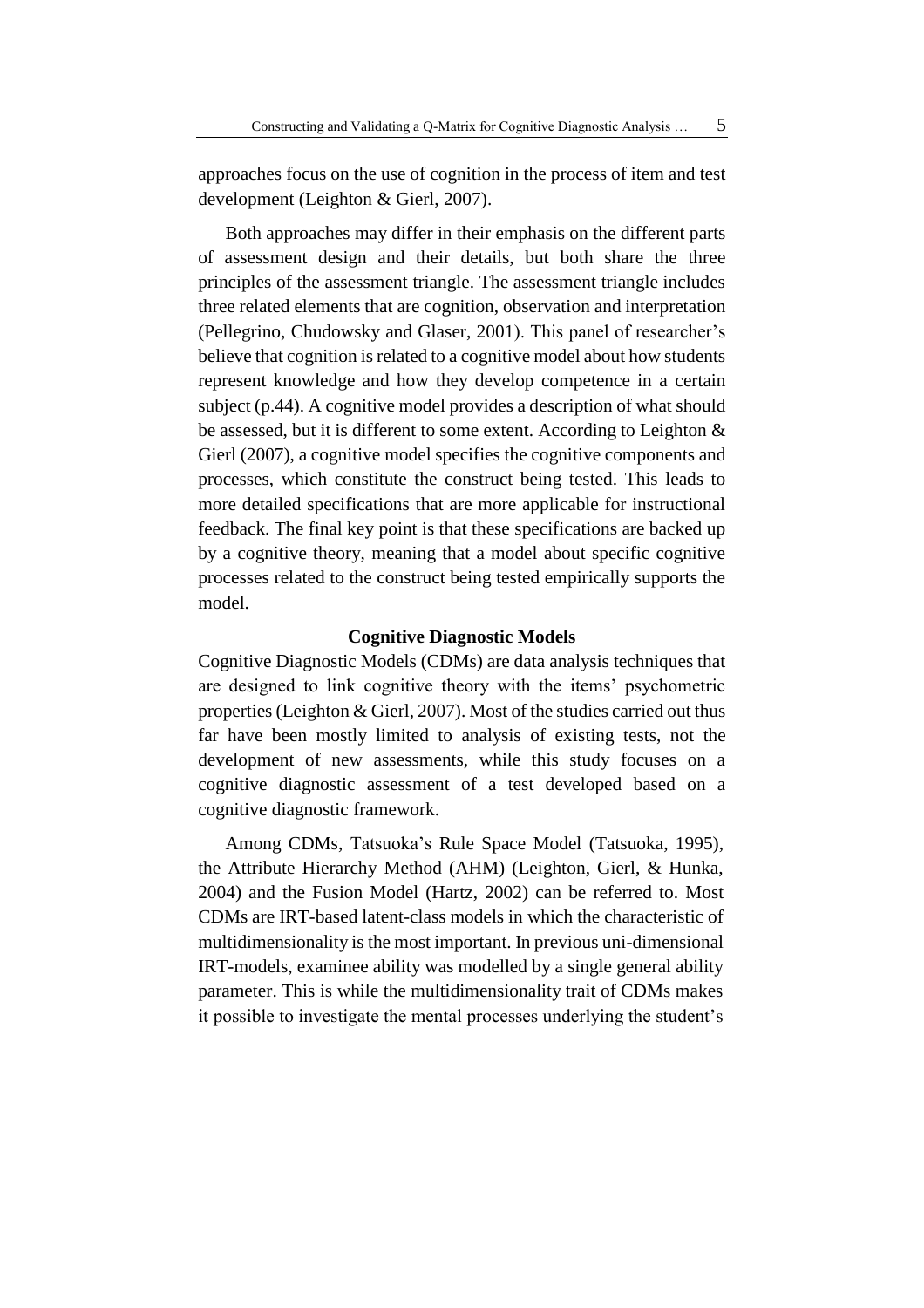response by breaking the overall ability down into different parts. The number of dimensions depends on the number of skill components involved in the assessment. The latent variables of CDMs consist of dichotomous, such as mastery or non-mastery, or polytomous levels, such as a rating variable with values such as excellent, good, fair, poor, etc. The loading structure of a CDM is the Q-matrix, which maps the skills necessary to successfully answer each item on the test (Li & Suen, 2013).

# **Fusion Model**

The Fusion model is a type of cognitive diagnostic model that is used to make inferences about the mastery level of each attribute for each examinee, based on the examinees item responses (Dibello & Stout, 2008). In other words, the fusion model is an IRT multidimensional model, also known as the reparameterized unified model that expresses the stochastic relationship between item responses and underlying skills as follows (DiBello et al., 1995):

$$
P(X_{ij}=1|\bar{\alpha}_j,\theta_j)=\pi_i^*\prod\nolimits_{k=1}^k r_{ik}^{*(1-\alpha_{jk})q_{ik}}p_{ci}(\theta_j)
$$

in which,  $P(X_{ij} = 1/\alpha_i, \theta_j; \pi_i^*, r_{ik}^*, c_i)$  is the probability of person *j* on item *i* scoring a correct response (X=l) instead of an incorrect one (X=0), given person abilities—  $\alpha_j$ ,  $\theta_j$  —and item parameters  $\pi_i^*$ ,  $r_{ik}^*$ , *ci*.

### **Developing the Q-Matrix**

The initial step in generating diagnostic information to help instruction is to map test items onto an item-by-skill table known as the Q-matrix. It consists of an *i×k* matrix of binary information in ones and zeros, where *i* is the number of items and *k* represents the number of attributes. A Q-matrix is a representation of a hypothesis regarding which skills are necessary to answer each item on the test (Li & Suen, 2013). So each item will most likely require more than one skill to be answered correctly. According to Buck et al. (1998) developing a Q-Matrix requires following a certain procedure. First a list of skills is developed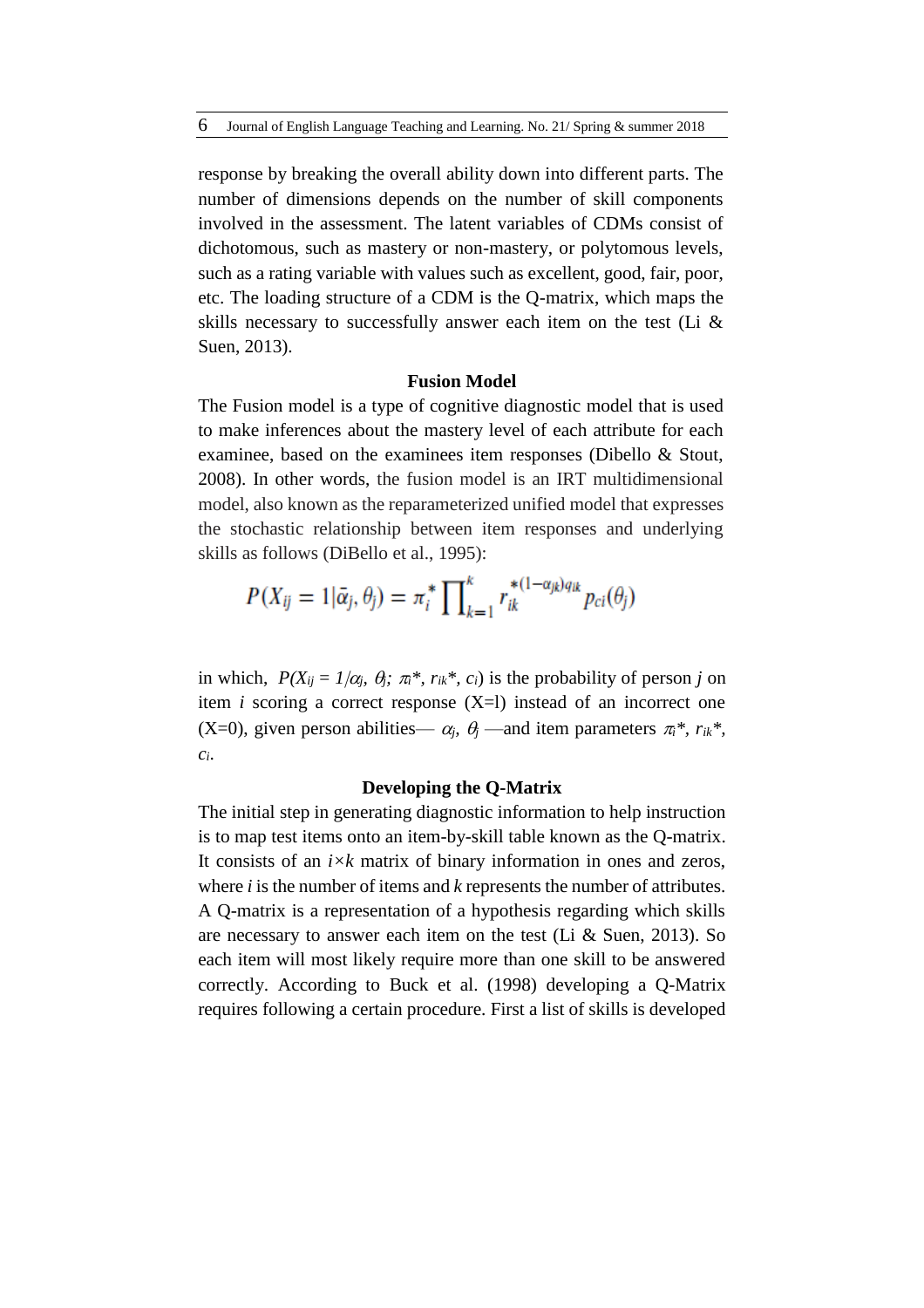and then each item is coded based on what skills are required for each item. The first step of the process is done by referring to the previous literature and referring to content expert's judgment and verbal reports on the underlying skills for each item. The next step is to analyse the data using a Cognitive Diagnostic Model, in this case the Fusion Model, with the developed Q-Matrix. Finally, the Q-Matrix is modified based on statistics for each skill.

In developing a Q-matrix, a number of alternatives exist. One of the less costly and efficient approaches is to use existing test specifications; however, the attributes indicated are usually too general for diagnostic purposes. According to Leighton and Gierl (2007), relying on existing test specifications for Q-matrices is usually unwarranted, so in this study an attempt was made at developing a reading comprehension test based on a cognitive diagnostic framework, with the help of Q-matrix construction. Jang (2009) suggests using data from student's verbal reports to construct the Q-matrix. Even though there are doubts as to the validity of verbal reports, they are considered as fairly reliable and useful for reading research (Leighton and Gierl, 2007). Another approach is to use a group of experts to describe the underlying cognitive skills needed to answer each question, based on their previous experience in this realm (Sawaki, Kim & Gentile, 2009). According to Leighton & Gierl (2007) an underlying problem with this approach is the higher ability level of the experts compared with the students, resulting in a gap between the skills and processes truly used by the students and those proposed. Nevertheless, studies on Q-matrix construction have indicated that using content expert judgment in Qmatrix construction does increase its reliability (Jang, 2005, 2009; Kim, 2015; Li, 2011; Li & Suen, 2013; Svetina, Gorin, & Tatsuoka, 2011; Sawaki et al., 2009).

After developing the initial Q-matrix, large-scale data can be used to empirically validate the Q-matrix based on the initial results of cognitive diagnostic modelling. Often, attributes that are similar are combined to reduce the number of attributes. For example, Jang (2009) refined her initial Q-matrix of the LanguEdge reading comprehension test by reducing the number of entries based on Fusion analysis results.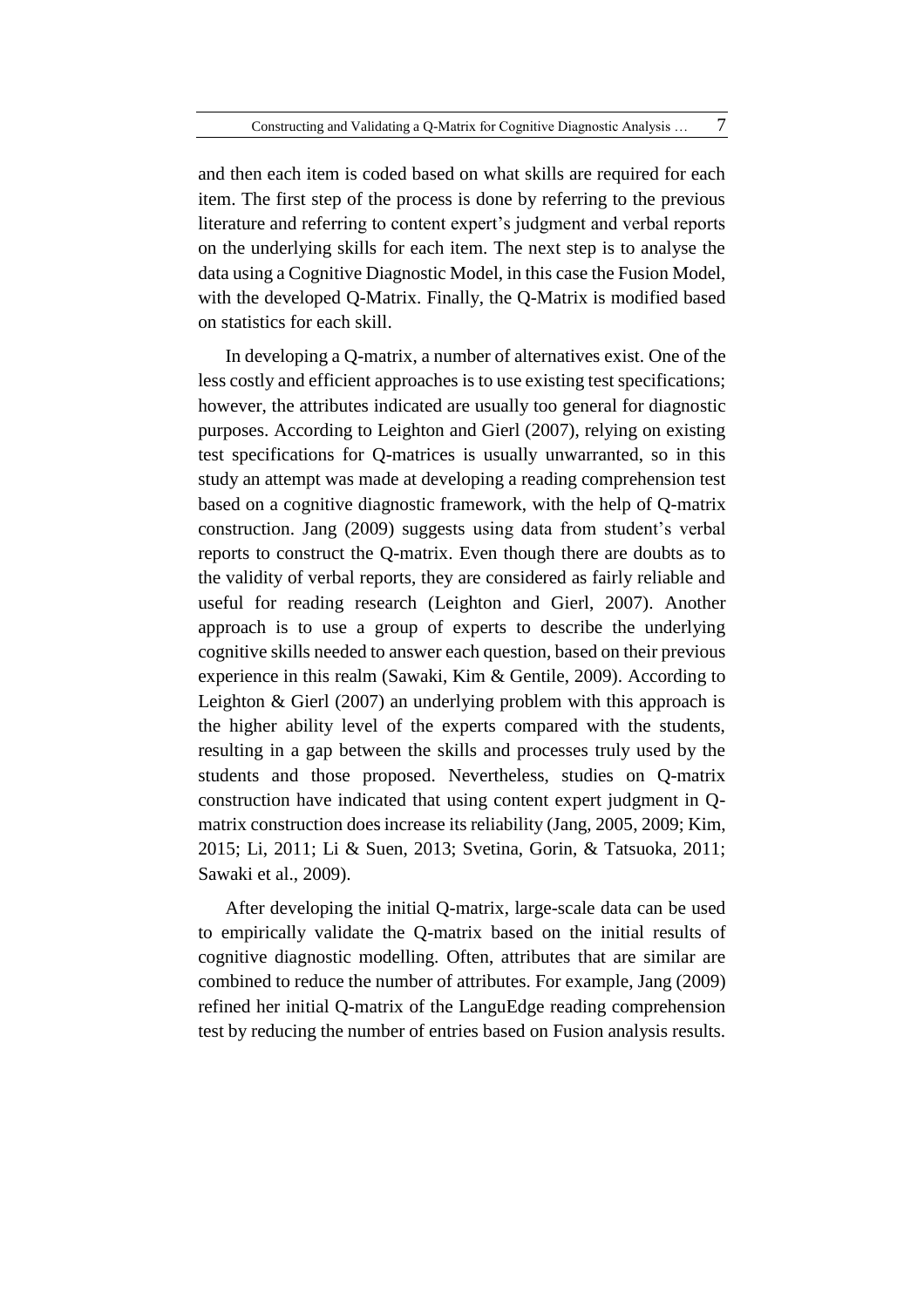Another instance is the Q-matrix construction done by Kim (2015). This study followed Hartz (2002), in which attributes that were measured by fewer than three items were either merged with similar attributes or deleted from the Q-matrix.

### **Research Questions**

The purpose of this study is to develop a reading comprehension test based on a cognitive diagnostic framework and validate it by constructing a Q-matrix for the identification of underlying skills necessary to respond to the test items.

- 1. What reading skills are assessed by the newly developed reading comprehension test and how frequent are they for each item of the test?
- 2. To what extent can the developed items discriminate masters from non-masters?
- 3. What are the relationships in the participant's performances on the attributes across different levels of beginner, intermediate and advanced?

### **Methodology**

# **Participants**

1986 students from the University of Tehran took part in the reading comprehension test. They were bachelor's students of various majors taking part in the General English course, a requirement of the bachelor's program at the University of Tehran. Response data from the 1986 examinees to each of the 20 questions of the developed test were used for empirical validation.

Thirteen B.A. students (nine female and four male) were recruited to understand their use of the reading skills through a think-aloud verbal protocol. Each of the students had previously taken the reading comprehension test and was asked to verbalize his/her thought processes when answering the test items. This included what skills and strategies first came to mind when answering the items. The reading passages and items were given as reference.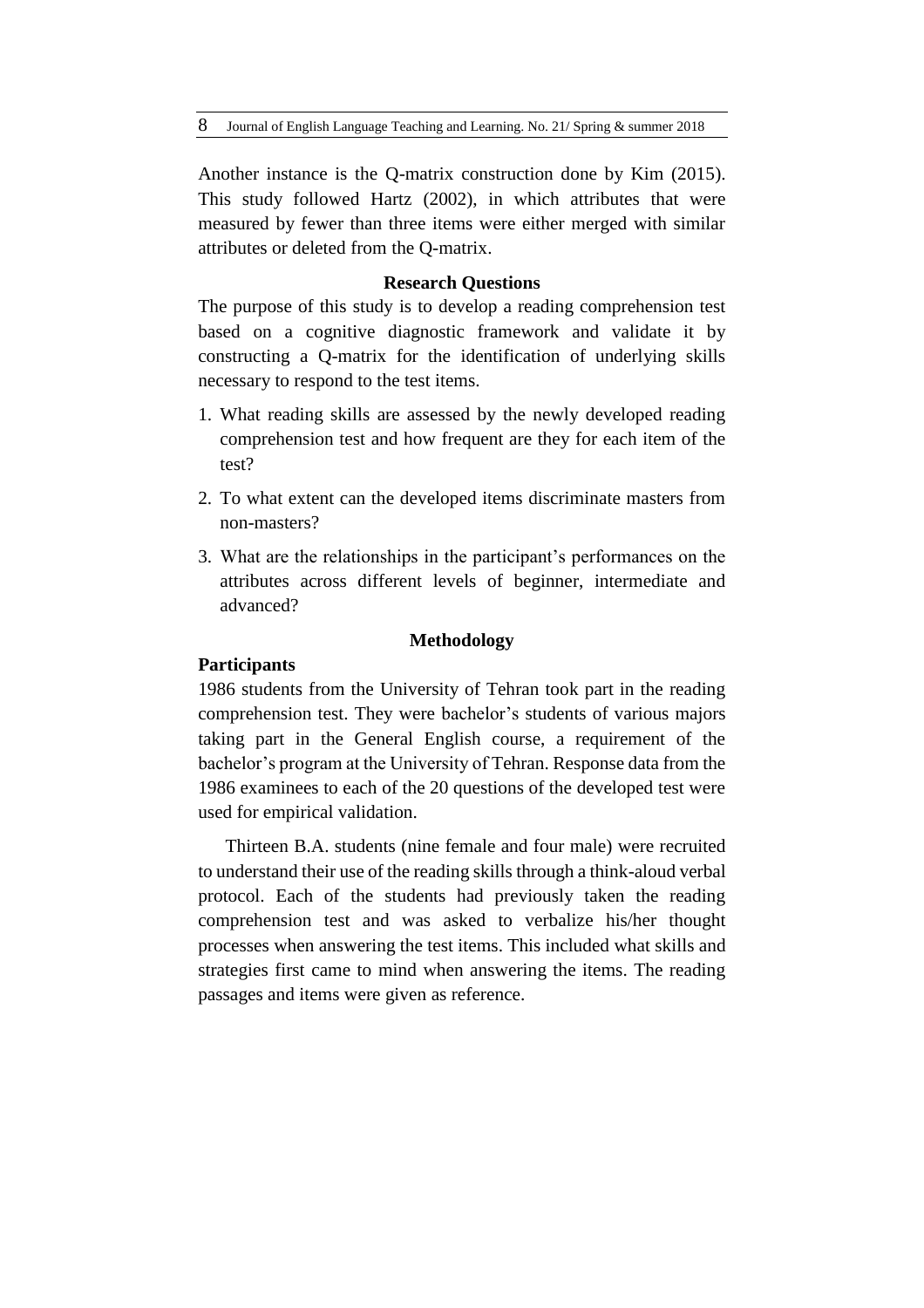A group of content raters served as developers of the attributes that reflect the main language skills necessary for successful performance on each item. This group included 6 PhD students at the University of Tehran studying Teaching English as a Foreign Language, 3 females and 3 males, and who had experience in applied linguistics research and teaching reading comprehension courses. They reviewed each test item and selected attributes provided and decided whether or not each attribute was necessary for answering the item correctly. They examined the extent to which the attributes specified from different sources, including the verbal reports, are distinguishable from each other and whether they agree upon the attributes associated with the test item. Suggestions from this group were used to develop the Q-matrix, alongside the previous literature in this realm and think-aloud verbal reports.

The test takers (N=1986) test performance data were used to understand item characteristics and then to refine the Q-matrix by the use of statistical modelling through the Fusion model.

# **L2 Reading Attributes**

An issue of great significance in attribute specification is the number of attributes defined for items on a specific test. CDA specifies attributes in a fine-grain size because these skills enhance the cognitive processes underlying the test. According to Rupp et al. (2012), the grain-size of an attribute is the level of precision that one intends to use in analyzing a cognitive response process and report on its constituent components. Coarse-grained descriptions of attributes and cognitive processes are often used in tables of specifications or blueprints for educational assessments (Rupp et al., 2012). On the other hand, fine-grained attributes are used in standards-based assessments with the aim of connecting evidence of learning to the outcome of learning to provide feedback for instruction (Leighton & Gierl, 2007). The objective of the diagnostic assessment and the level of precision that we would like to make assertions about test takers determine the adequate grain-size. There are no concrete standards for the number of attribute labels for a specific test. Even though CDMs can measure an infinite number of attributes, in a practical sense an upper limit of 10 attributes is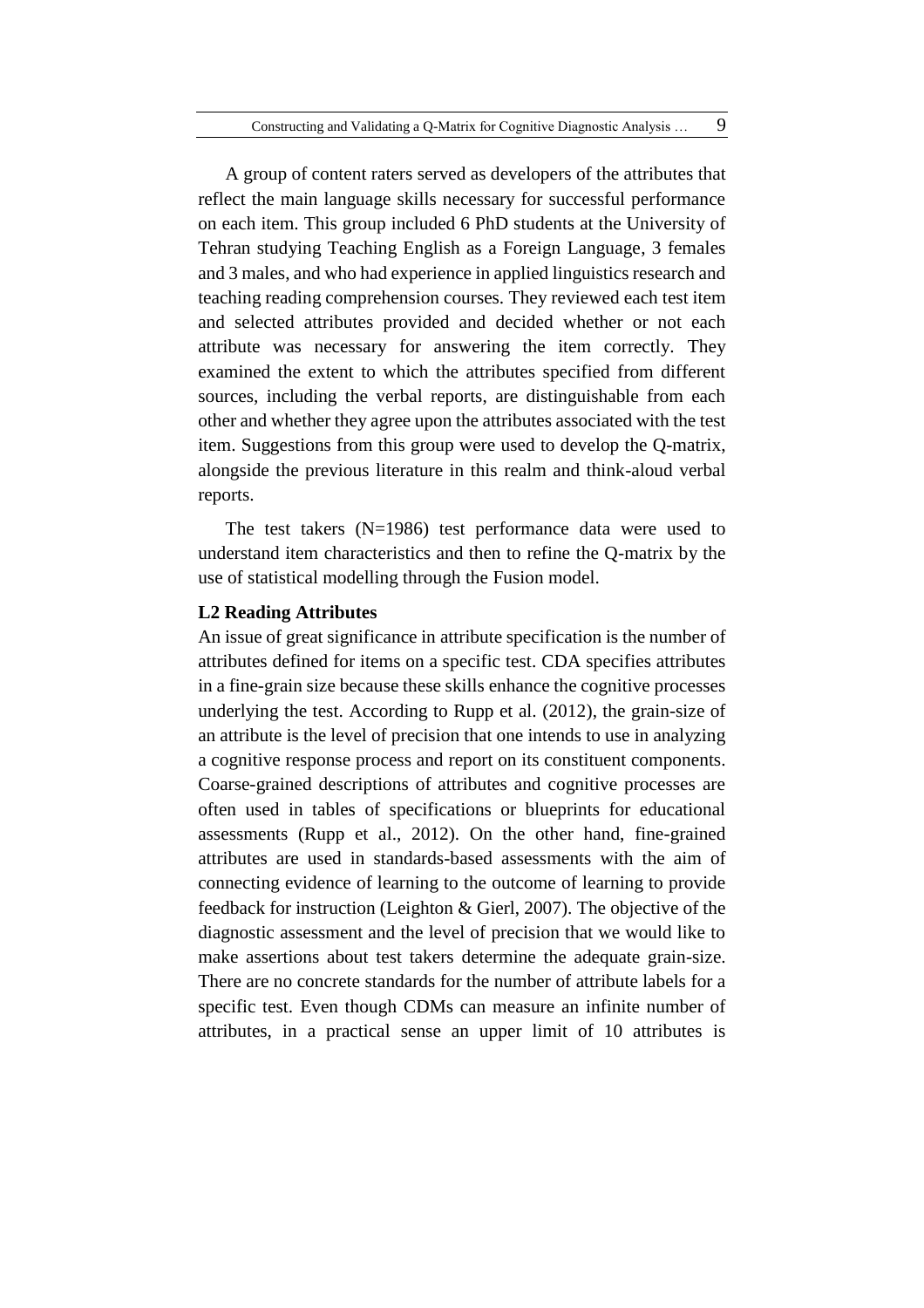appropriate, due to the number of possible combinations of items possible (Roussos et al., 2007). It has been suggested that every attribute should be assessed by at least three items, making the results much more interpretable. The list of reading attributes in this study (as shown in Table 1) was developed based on previous literature (Jang, 2009; Cohen & Upton, 2006; Francis et al., 2006; Birch, 2002; Fletcher, 2006; Rupp et al., 2006), content expert judgment, and examinees' think-aloud verbal protocols. The list included those L2 reading attributes that were considered to be involved in the reading process.

|             | L <sub>2</sub> Reading Attributes |  |  |  |  |  |
|-------------|-----------------------------------|--|--|--|--|--|
| Attribute 1 | determining word meaning<br>from  |  |  |  |  |  |
| context     |                                   |  |  |  |  |  |
| Attribute 2 | determining word meaning out of   |  |  |  |  |  |
| context     |                                   |  |  |  |  |  |
| Attribute 3 | comprehending text-explicit info  |  |  |  |  |  |
| Attribute 4 | comprehending text-implicit info  |  |  |  |  |  |
| Attribute 5 | skimming                          |  |  |  |  |  |
| Attribute 6 | summarizing                       |  |  |  |  |  |
| Attribute 7 | inferencing                       |  |  |  |  |  |
| Attribute 8 | applying background knowledge     |  |  |  |  |  |
| Attribute 9 | inferring major ideas or writers  |  |  |  |  |  |
| purpose     |                                   |  |  |  |  |  |

**Table 1. Attributes of L2 reading ability**

#### **Procedure**

The study was carried out in three stages; 1) Developing the reading comprehension test based on a cognitive assessment framework; 2) Constructing and validating a Q-Matrix of reading attributes; 3) Statistical analysis of data. The first stage of the study was to carry out an extensive study on the literature pertaining to cognitive diagnostic assessment and test development for the purpose of developing a reading comprehension test based on a cognitive diagnostic framework. From the review of literature, an initial conceptualization of test specifications based on Evidence Centered Design put forth by Mislevy (1996) was put to use in developing the 20 items for the test. After the test was developed, it was administered to 1986 students in general English courses at the University of Tehran. Data from this test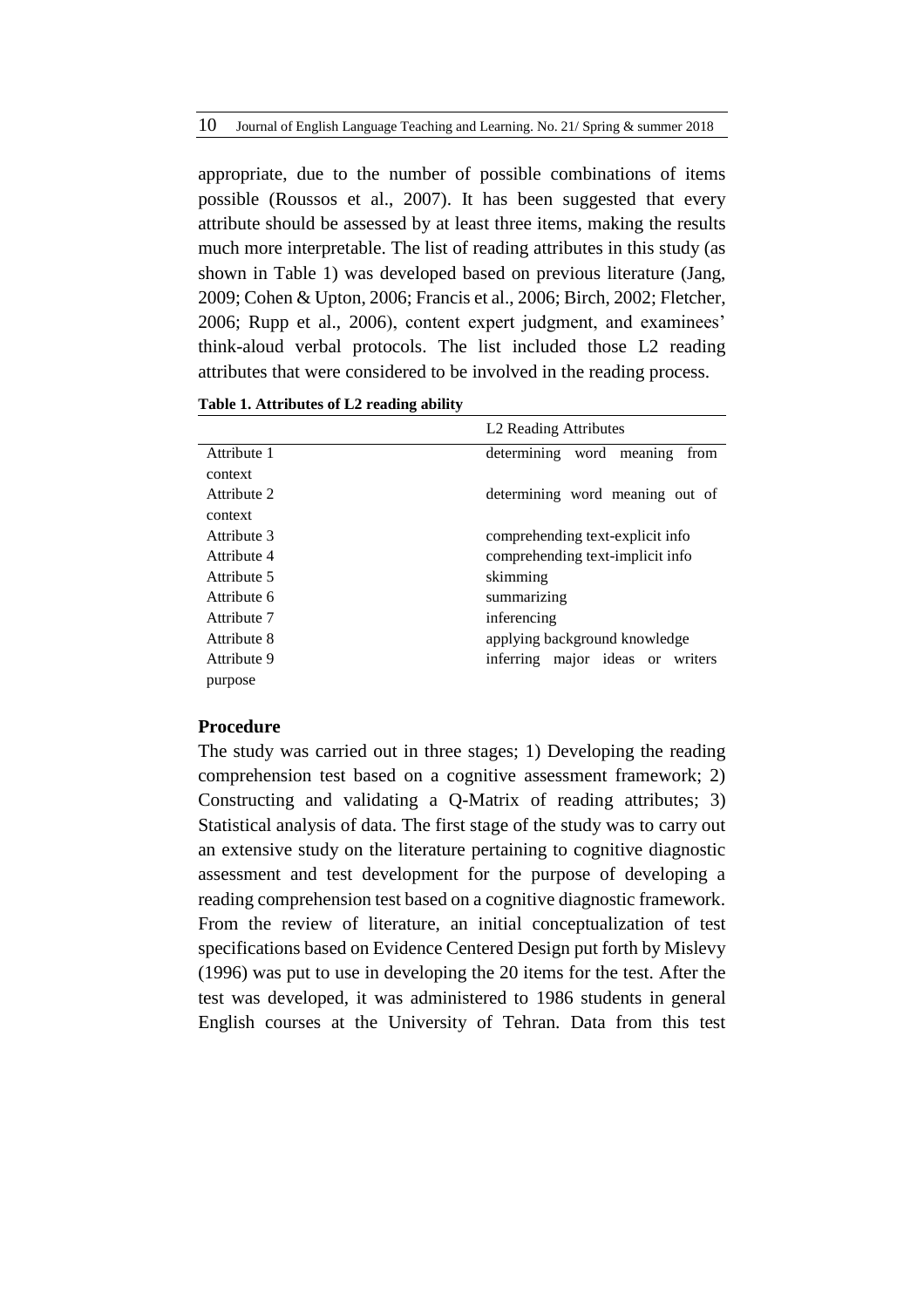administration was used for statistical analysis. The next phase was constructing a Q-matrix of L2 reading attributes. In order to construct the Q-matrix, initially a list of L2 reading attributes was specified based on the previous literature, participants think-aloud verbal reports, and content experts' judgment. The final phase included empirical validation of the Q-matrix through Fusion model analysis. Reading test data were analysed along with the Q-matrix using the Arpeggio suite software, which implements the Fusion model.

### **Instruments**

The test used was a reading comprehension test developed for this study. The test was developed based a cognitive diagnostic framework, including three different passages along with 20 items. The three passages covered topics from natural sciences, engineering and the humanities.

# **Data Analyses**

For the process of test development and Q-matrix construction, both qualitative and quantitative analyses were carried out. Qualitative analyses were carried out to specify reading skills assessed by the reading test. For this means, various taxonomies of reading skills and strategies in the literature were studied. Then, think-aloud verbal protocols were analyzed qualitatively to help understand the characteristics of the cognitive processes and skills used by the students and to identify primary reading skills. Six rater's ratings were also used to examine to what extent the specified skills are necessary to correctly answer the test items.

The Q-matrix was refined through Fusion Model analysis. Reading test data were analyzed together with the Q-matrix using the Arpeggio Suite software (DiBello & Stout, 2008b), which implemented the Fusion model. The first step in the Fusion model analysis is the analysis of the Markov Chain Monte Carlo (MCMC) convergence to guarantee that model parameters had a stable value (Roussos et al., 2007). Markov Chain Monte Carlo (MCMC) convergence checking is another step of the statistical analysis. Arpeggio software uses a Bayesian approach with a Markov Chain Monte Carlo (MCMC) algorithm. "The MCMC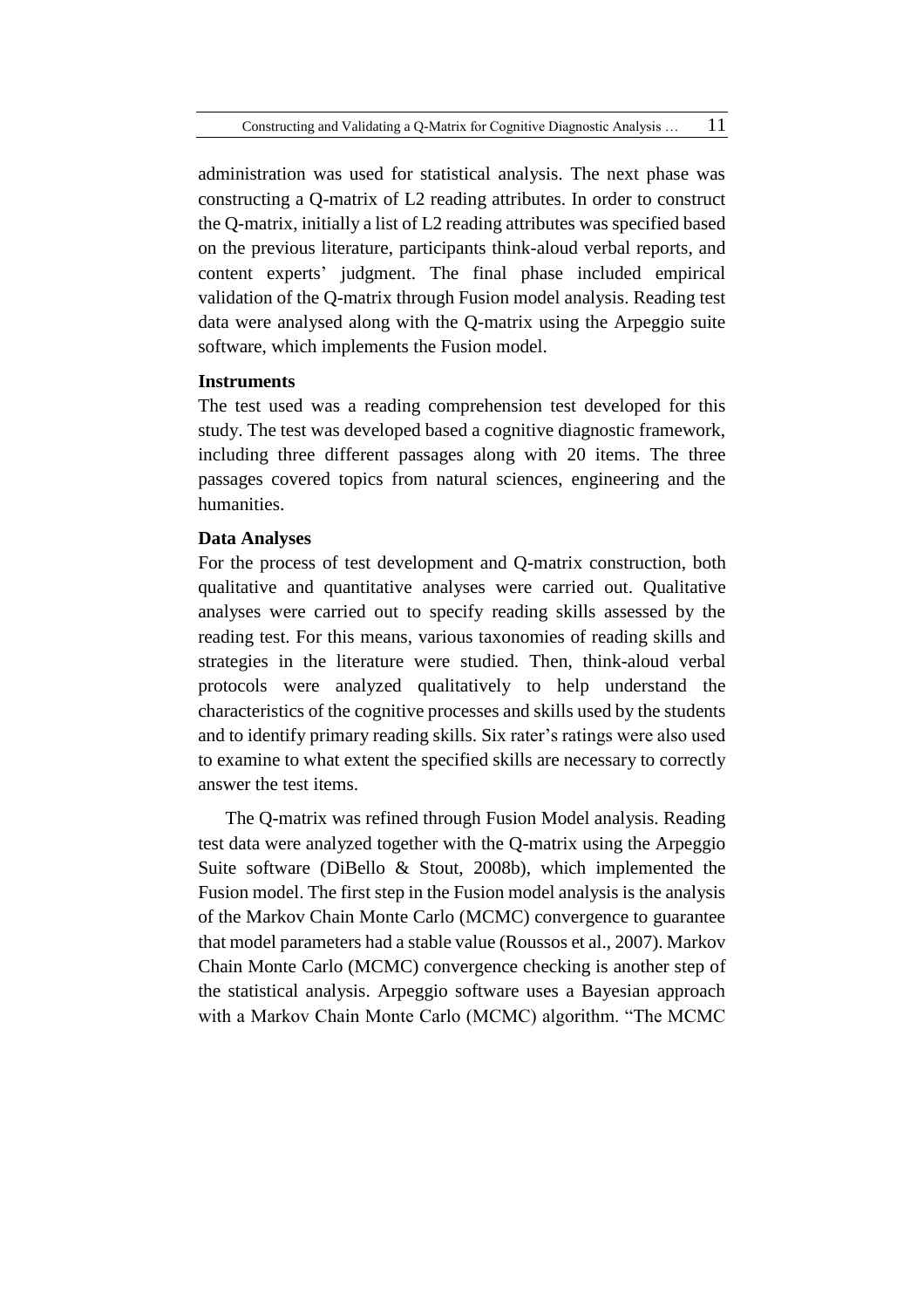estimation provides a jointly estimated posterior distribution of both the item parameters and the examinee parameters, which may provide a better understanding of the true standard errors involved" (Patz & Junker, 1999). MCMC convergence is mainly evaluated by visually examining the time–series chain plots and density plots. With the fusion model, MCMC chains of simulated values are generated to estimate all the parameters (Li & Suen, 2013). Among the different parameters, first the convergence of examinees' probability of mastery for each attribute  $(p_k)$  was evaluated overall. Also, three parameters that indicate the item difficulty  $(\pi_i^*)$ , item discrimination power  $(r_{ik}^*)$ , and item completeness  $(c_i)$  were evaluated. In this section, examinees' L<sub>2</sub> reading performance on the reading comprehension test was evaluated in terms of their mastery and non-mastery of L2 reading attributes.

Fit statistics were measured to evaluate the fit of the model to the data. The two types of fit statistics measured are FUSIONStats and IMStats, or item mastery statistics. The first compares the difference between the proportion of observed correct items and the proportion of estimated correct items. A low difference between the two *p*-values indicates a good fit of the data. IMStats indicate a comparison of the observed performance of masters and non-masters at the item level. Also, the reliability of the Fusion model was examined by analysing the Correct Classification Rate (CCR), which is the consistency of classification of examinees into masters versus non-masters of attributes. In the final step, the examinees' strengths and weaknesses in L2 reading ability at the attribute level were evaluated through probability of mastery for each attribute (*pk*). A summary of Fusion Model analysis is provided in Table 2 as follows.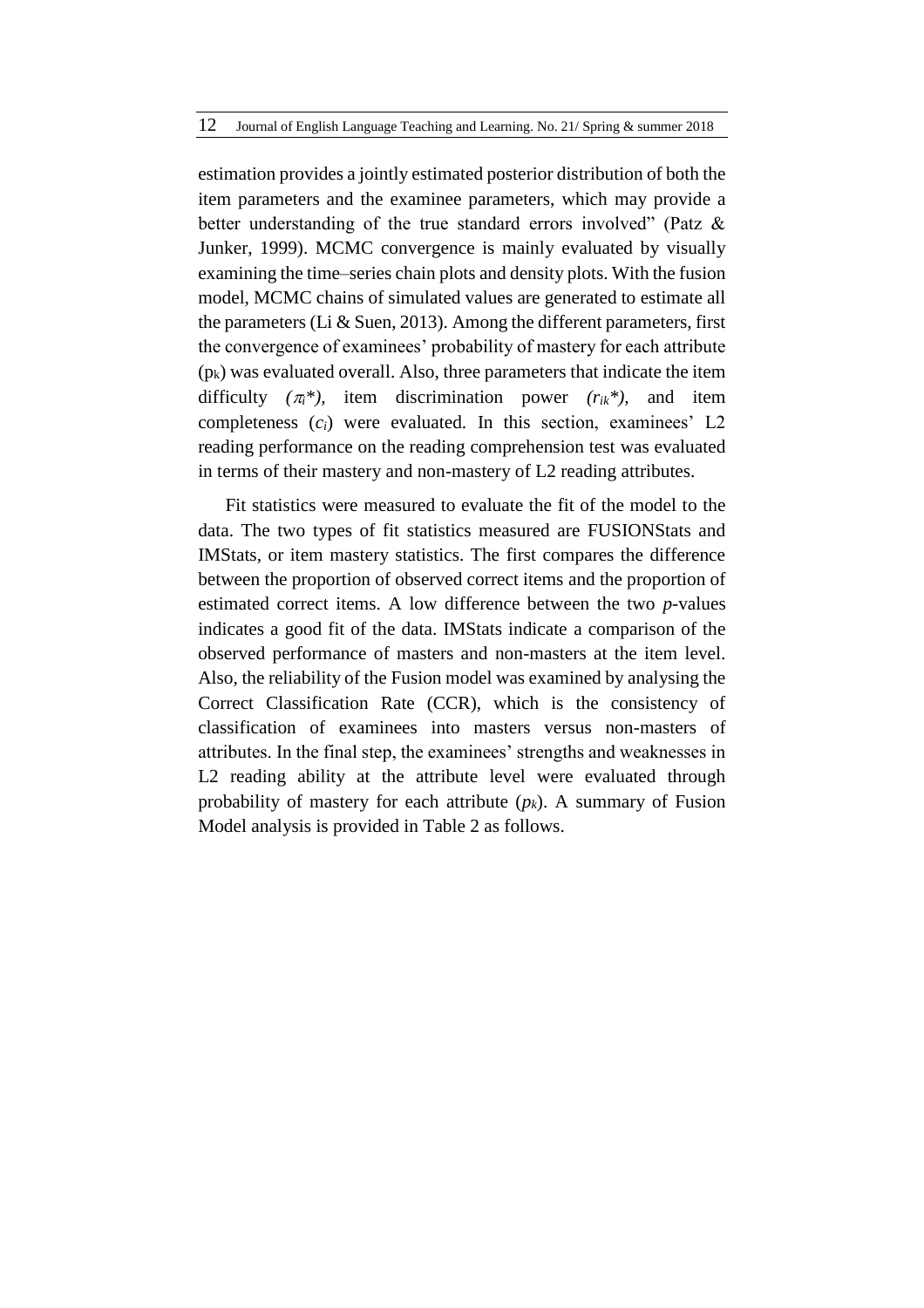Constructing and Validating a Q-Matrix for Cognitive Diagnostic Analysis ... 13

| <b>Steps</b>        | <b>Purpose</b>                      | <b>Analysis</b>          |
|---------------------|-------------------------------------|--------------------------|
| Analysis of MCMC    | To ensure that the estimated        | Examine plots            |
| convergence         | parameters are stable and are       | (Chain plots/ Density    |
|                     | ready to be evaluated               | plots)                   |
| Analysis of Model   | To evaluate the fit of the model to | Examine                  |
| Fit                 | the data                            | (FUSIONStats/            |
|                     |                                     | IMStats)                 |
| Analysis of Correct | To evaluate the rate of             | Examine CCR index        |
| Classification      | classification to master and non-   |                          |
| Reliability (CCR)   | masters of attributes               |                          |
| Analysis of         | To evaluate examinees L2 reading    | Analyze examinee         |
| Examinee            | performance                         | parameters               |
| parameters          |                                     | Overall groups           |
|                     |                                     | attribute mastery        |
|                     |                                     | probability: $p_k$       |
|                     |                                     | Individual attribute     |
|                     |                                     | mastery probability:     |
|                     |                                     | $p_k(X_i)$               |
| Analysis of Item    | To evaluate item parameters and     | Analyze item             |
| parameters          | the quality of the reading          | parameters               |
|                     | comprehension test items            | Item difficulty: $\pi^*$ |
|                     |                                     | Item discrimination:     |
|                     |                                     | $r_{ik}$ *               |

**Table 2. Steps in Fusion Model Analysis (***adapted from Kim, 2011, p.103)*

### **Results**

# **Q-Matrix Development**

Results from think-aloud verbal protocols and content raters judgment were analyzed to develop the list of reading attributes. This list of reading attributes was then used to develop the initial Q-matrix. As shown in Table 3, the rows of the Q-matrix indicate the 20 items from the reading comprehension test, and the columns indicate the nine reading attributes.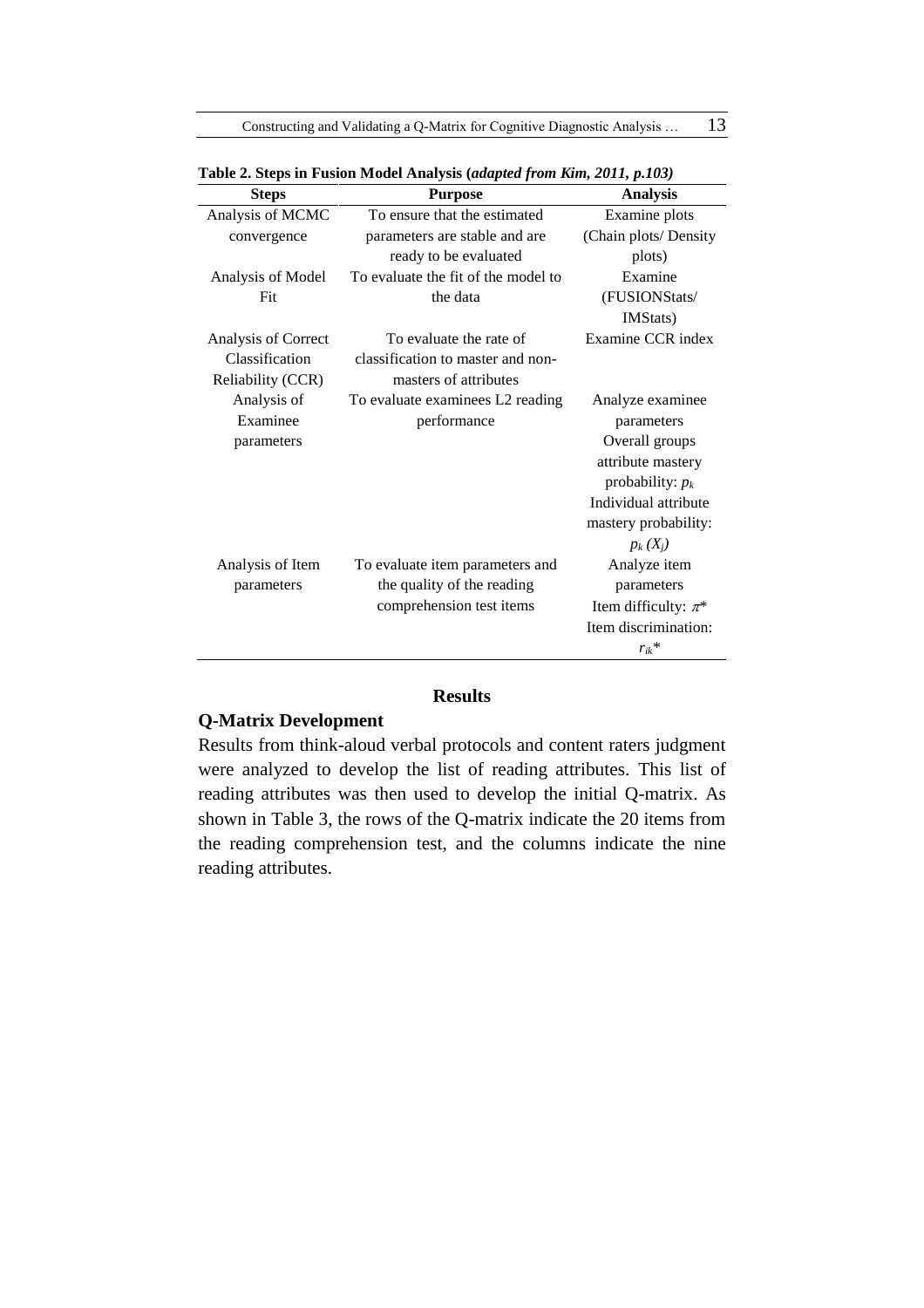| Item/Attribute     | Al             | A2           | A3             | A4             | A5           | A6               | Α7             | A8             | A9               |
|--------------------|----------------|--------------|----------------|----------------|--------------|------------------|----------------|----------------|------------------|
| <i>Item1</i>       | 1              | $\Omega$     | 1              | $\Omega$       | $\mathbf{1}$ | $\overline{0}$   | 1              | $\overline{0}$ | $\theta$         |
| Item <sub>2</sub>  | 1              | $\mathbf{0}$ | $\mathbf{0}$   | $\overline{0}$ | 1            | $\overline{0}$   | 1              | 1              | $\theta$         |
| Item <sub>3</sub>  | $\theta$       | $\mathbf{0}$ | $\mathbf{1}$   | $\theta$       | 1            | $\overline{0}$   | 1              | $\overline{0}$ | $\mathbf{1}$     |
| Item4              | 1              | $\mathbf{0}$ | $\Omega$       | 1              | 1            | $\theta$         | $\theta$       | $\overline{0}$ | 1                |
| Item <sub>5</sub>  | 1              | $\mathbf{0}$ | 1              | $\theta$       | 1            | 1                | $\theta$       | $\overline{0}$ | $\theta$         |
| Item <sub>6</sub>  | $\mathbf{0}$   | $\Omega$     | 1              | $\overline{0}$ | 1            | 1                | $\overline{0}$ | $\overline{0}$ | 1                |
| Item7              | 1              | $\mathbf{0}$ | 1              | $\overline{0}$ | 1            | $\theta$         | 1              | $\overline{0}$ | $\theta$         |
| Item8              | 1              | $\mathbf{0}$ | 1              | $\mathbf{0}$   | 1            | $\overline{0}$   | $\overline{0}$ | 1              | $\overline{0}$   |
| Item9              | 1              | $\theta$     | 1              | $\theta$       | 1            | $\theta$         | 1              | $\overline{0}$ | $\theta$         |
| Item <sub>10</sub> | 1              | $\mathbf{0}$ | 1              | $\overline{0}$ | 1            | $\overline{0}$   | $\overline{0}$ | 1              | $\theta$         |
| Item <sub>11</sub> | 1              | 1            | 1              | $\Omega$       | 1            | $\boldsymbol{0}$ | 1              | $\overline{0}$ | $\theta$         |
| Item12             | 1              | $\Omega$     | 1              | $\theta$       | 1            | $\overline{0}$   | 1              | 1              | $\theta$         |
| Item13             | 1              | 1            | $\mathbf{1}$   | $\overline{0}$ | 1            | $\mathbf{0}$     | $\theta$       | $\overline{0}$ | $\boldsymbol{0}$ |
| Item14             | 1              | $\Omega$     | 1              | 1              | 1            | $\boldsymbol{0}$ | 1              | $\overline{0}$ | 1                |
| Item15             | 1              | $\Omega$     | 1              | $\Omega$       | 1            | $\theta$         | 1              | $\overline{0}$ | 1                |
| Item <sub>16</sub> | 1              | $\Omega$     | 1              | $\theta$       | 1            | $\overline{0}$   | $\overline{0}$ | 1              | $\Omega$         |
| Item17             | 1              | $\Omega$     | 1              | 1              | 1            | $\theta$         | 1              | $\mathbf{1}$   | $\theta$         |
| Item18             | 1              | $\mathbf{0}$ | 1              | 1              | 1            | 1                | 1              | $\overline{0}$ | 1                |
| Item19             | $\overline{0}$ | $\theta$     | 1              | $\overline{0}$ | 1            | $\theta$         | 1              | $\overline{0}$ | $\overline{0}$   |
| Item <sub>20</sub> | 1              | $\mathbf{0}$ | $\overline{0}$ | 1              | 1            | 1                | 1              | $\overline{0}$ | 1                |

#### **Table 3. Q-matrix of Attributes**

Attributes that three or more raters agreed upon were considered as essential for the item and were included in the initial Q-matrix. According to Hartz (2002), those attributes that were measured by fewer than three items do not provide statistically meaningful information and therefore can be merged with similar attributes or deleted from the Q-matrix. The nine attributes obtained include deducing meaning from context, determining word meaning out of context, comprehending text-explicit info, comprehending text-implicit info, skimming, summarizing, inferencing, applying background knowledge, and inferring major ideas or writers purpose. Many reading attributes are involved in completing each item due to the complicated nature of reading (Alderson, 2000; Urquhart & Weir, 1998), as in this study.

### **Fusion Model Analysis**

To statistically examine the identified attributes in the initial Q-matrix, Fusion model analysis was conducted using Arpeggio software. In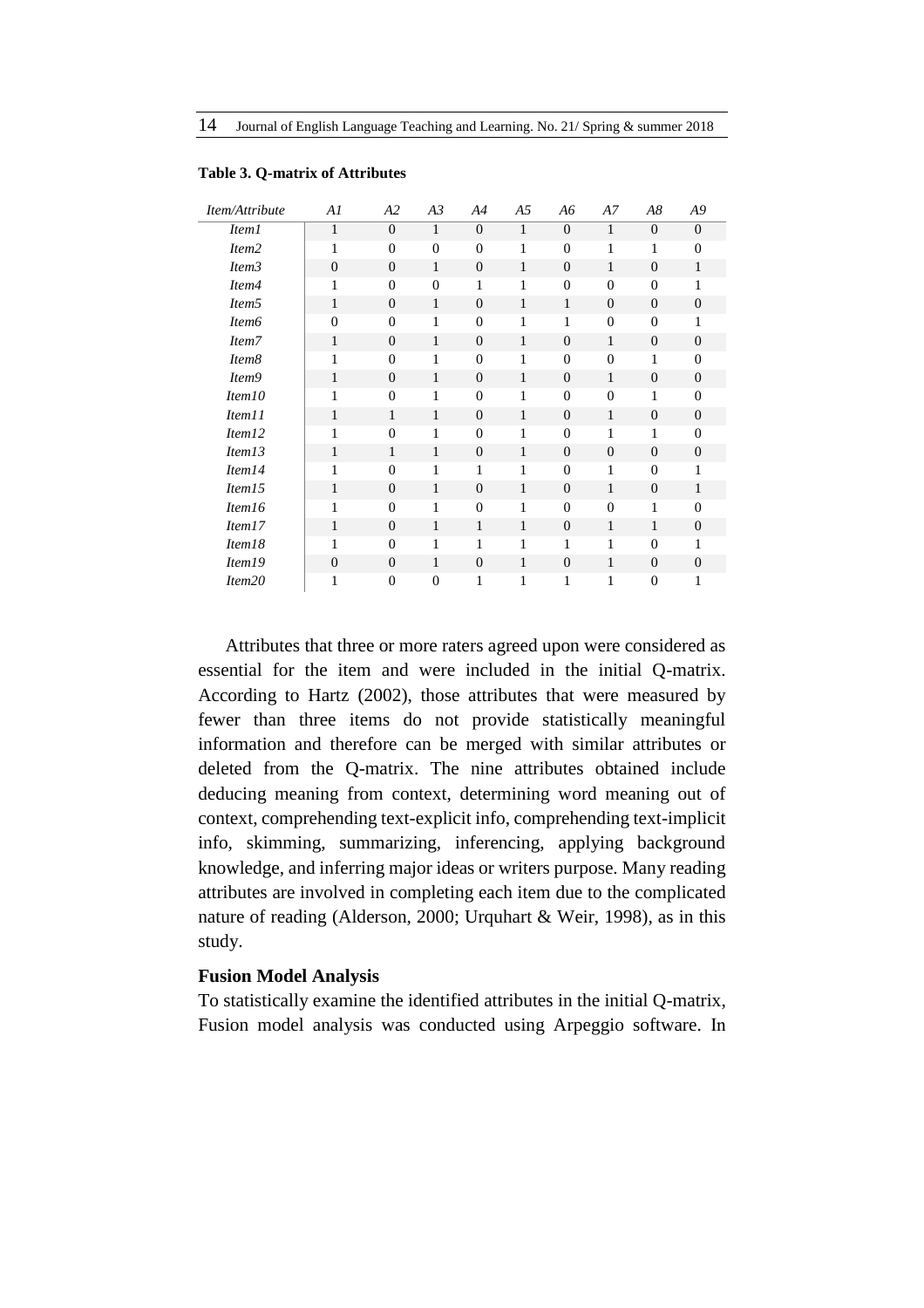order to examine the fit of the Fusion model to the data, two types of goodness of fit measures were used: (1) FUSIONStats and (2) item mastery statistics (IMStats). FUSIONStats compare the difference between the observed item p-values (the proportion of observed correct items) and the estimated item p-values (the proportion of estimated correct items). A low difference between the two *p*-values suggests a good fit of the data. The absolute difference between each observed item p-value and the estimated item p-value for each item should be below the suggested value of .05 for all items as put forth in (Roussos et al., 2007). However, in this study, this value was higher than .05 for four items out of twenty, including item 8 at .09, item 10 at .06, item 14 at .06 and item 20 at .08. Moreover, the mean absolute difference between the p-values was low at .04. Figure 1 graphically depicts the results of observed versus estimated item p-values, which suggested that the Fusion model fit well to the data.



**Figure 1. Observed vs. Estimated Item p-value**

In addition, item mastery statistics (IMStats) were used to compare the observed performance of masters and non-masters at the item level. Three different values are considered to evaluate IMStats: *phat (m)*, which refers to the probability of correctly responding to an item given the mastery of the attributes for that item; *phat (nm)*, which refers to the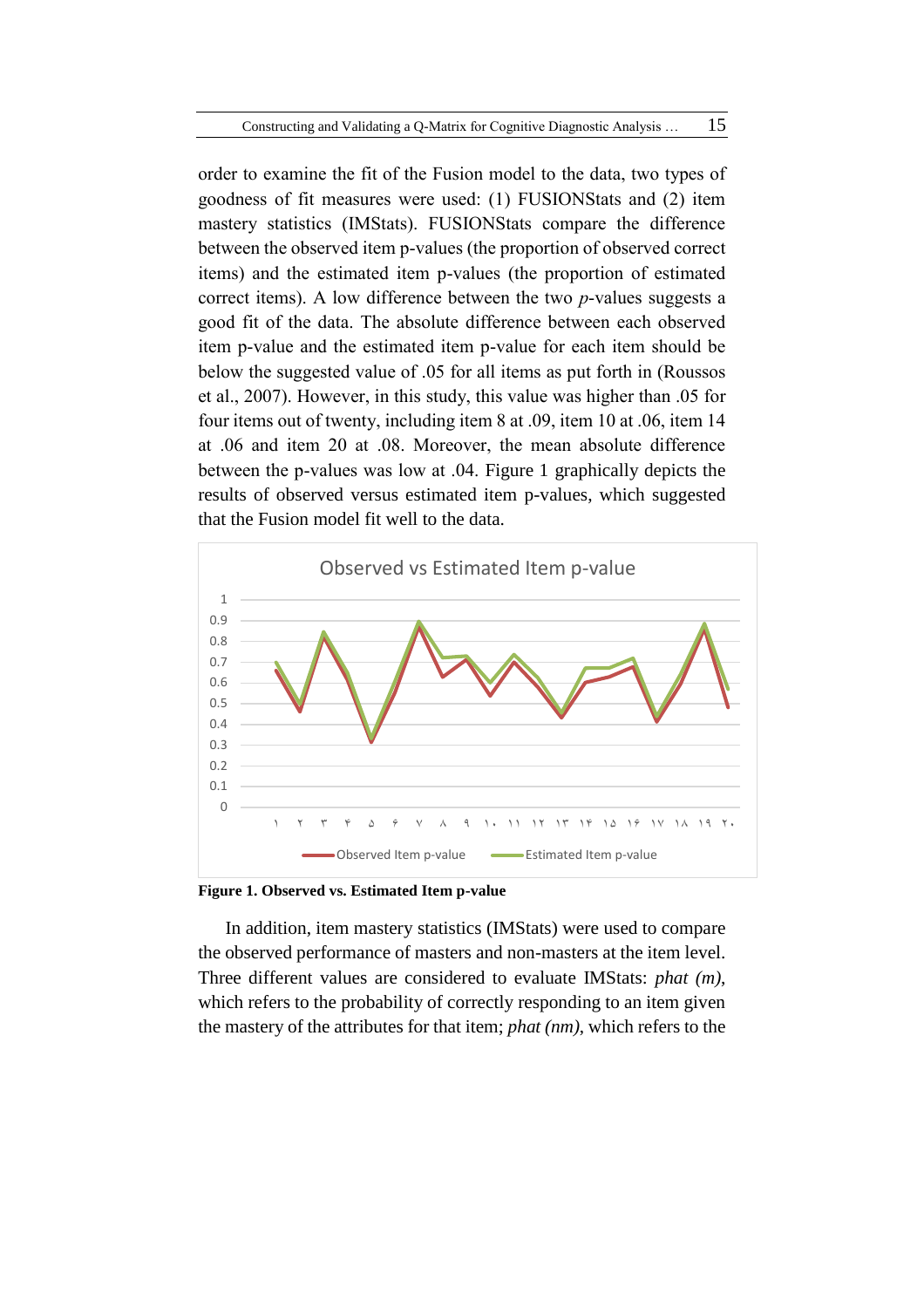probability of correctly responding to an item given non-mastery of the attributes required for that item, and *pdiff*, which indicates the average difference between *phat (m)* and *phat (nm)* across items. In this study, as shown in Table 4, the average *phat (m)* across all items was 0.774, which indicates that the average probability of getting a correct response to an item by masters of attributes was relatively high at 77.4%. On the other hand, the average *phat (nm)* was 0.322, indicating that the average probability of having a correct response to an item by non-masters was much lower at 32.2%. Thus, the *pdiff* was 0.452, indicating that the masters of attributes on an item outperformed nonmasters of attributes on average by 45.2%. This high value shows a good fit between the estimated model and the observed data, indicating the strong diagnostic power of the model.

| <b>Item</b> | phat(m) |       | $phat(m)$ –<br>phat(nm) |
|-------------|---------|-------|-------------------------|
| Item 1      | 0.841   | 0.398 | 0.443                   |
| Item 2      | 0.543   | 0.398 | 0.214                   |
| Item 3      | 0.957   | 0.609 | 0.348                   |
| Item 4      | 0.772   | 0.380 | 0.392                   |
| Item 5      | 0.358   | 0.197 | 0.161                   |
| Item 6      | 0.788   | 0.278 | 0.51                    |
| Item 7      | 0.982   | 0.565 | 0.417                   |
| Item 8      | 0.958   | 0.181 | 0.777                   |
| Item 9      | 0.960   | 0.312 | 0.648                   |
| Item 10     | 0.718   | 0.209 | 0.509                   |
| Item 11     | 0.919   | 0.334 | 0.585                   |
| Item 12     | 0.780   | 0.128 | 0.652                   |
| Item 13     | 0.552   | 0.169 | 0.383                   |
| Item 14     | 0.864   | 0.091 | 0.773                   |
| Item 15     | 0.812   | 0.368 | 0.444                   |
| Item 16     | 0.790   | 0.426 | 0.364                   |
| Item 17     | 0.513   | 0.301 | 0.212                   |
| Item 18     | 0.751   | 0.393 | 0.358                   |
| Item 19     | 0.938   | 0.753 | 0.185                   |
| Item 20     | 0.684   | 0.012 | 0.672                   |
| Average     | 0.774   | 0.322 | $pdf = 0.452$           |

**Table 4. Probability of Correctly Responding to an Item**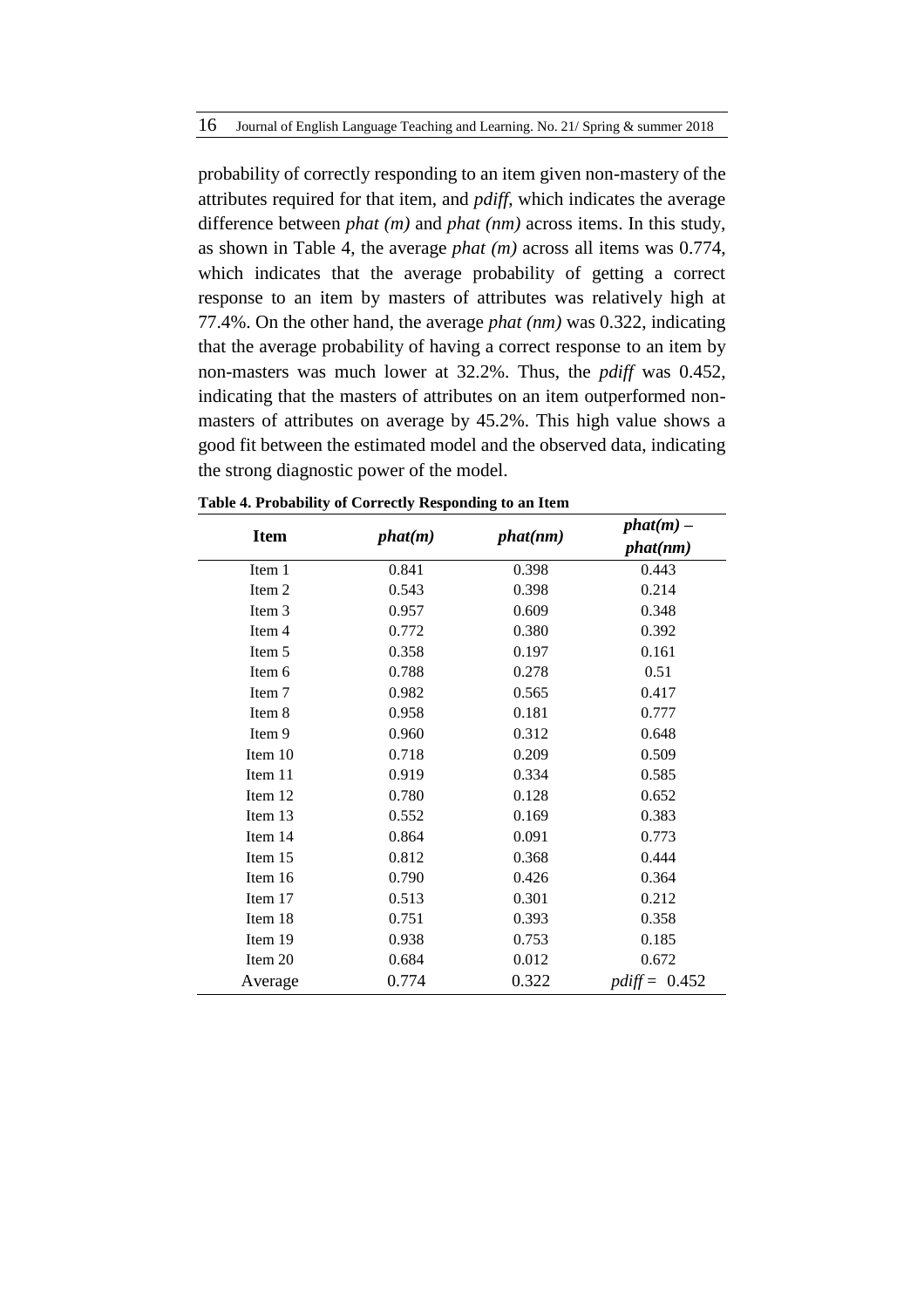In addition, the reliability of the Fusion model was examined by evaluating the Correct Classification Rate (CCR) index. The output file from Tabulator, called *classfile.csv*, reports the estimated correct classification rate (CCR) for each skill (as shown in Table 5). CCR refers to the consistency of classification of examinees into masters versus non-masters of attributes of the same test that was administered to the same group of examinees multiple times (Roussos et al., 2007). The CCR ranges between zero and one. In this data set, the CCR was high at 0.826, indicating a high reliability of the Fusion Model.

**Table 5. Correct Classification Rates for Masters vs Non-Masters across Attributes** 

| <b>Attribute</b>            | Overall CCR $(\% )$ | CCR for $M(\%)$ | CCR for NM $(\% )$ |
|-----------------------------|---------------------|-----------------|--------------------|
|                             | 83                  | 93              | 47                 |
| $\mathcal{D}_{\mathcal{L}}$ | 83                  | 90              | 67                 |
| 3                           | 85                  | 92              | 70                 |
| 4                           | 71                  | 86              | 46                 |
| 5                           | 85                  | 93              | 63                 |
| 6                           | 74                  | 91              | 34                 |
|                             | 77                  | 97              | 17                 |
| 8                           | 70                  | 91              | 28                 |
| q                           | 76                  | 96              | 20                 |

(M=Masters, NM=Non-masters)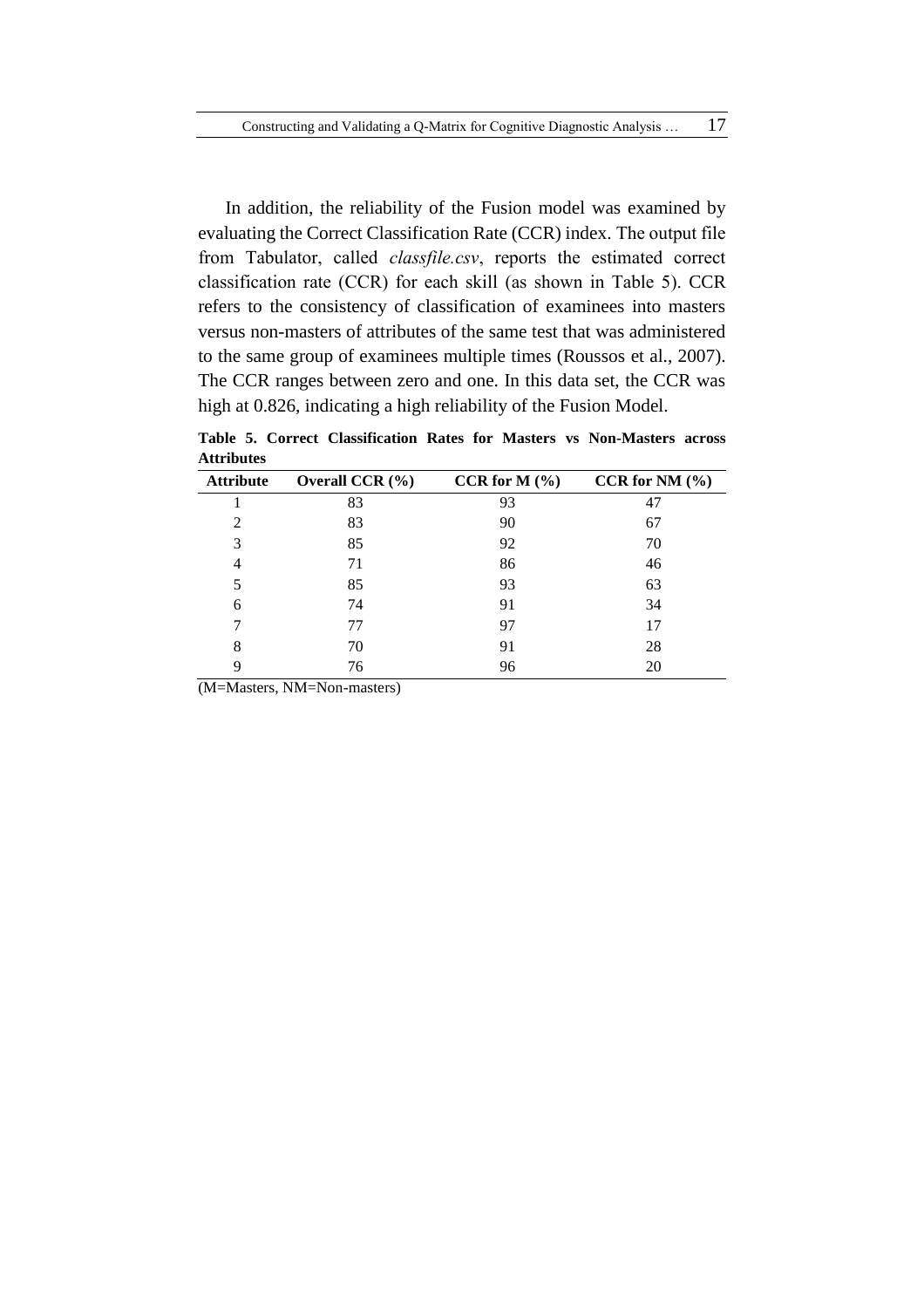Examinee parameters were analyzed to investigate test-takers' performance on the reading test in terms of their mastery probability of the L2 reading attributes in three reading proficiency groups (i.e., beginner, intermediate, and advanced) and the overall group. The L2 reading attribute mastery probability of the three levels was obtained by averaging each groups  $p_k(X_i)$ . The  $p_k(X_i)$  value refers to the probability of mastery of an L2 reading attribute (k) on an individual examinee *(j)* level, given the item response string of the examinee  $(X_i)$ . Each  $p_k(X_i)$  value ranges between zero and one. A value close to one indicates that the examinee has a good command of the L2 reading attribute, whereas a value close to zero suggests the opposite (Kim, 2011). Table 6 gives a brief overview of the mastery probabilities for the three levels of proficiency and the overall group.

| Level       | <b>Attributes</b> |                |                |          |      |      |      |      |      |
|-------------|-------------------|----------------|----------------|----------|------|------|------|------|------|
|             | A1                | A <sub>2</sub> | A <sub>3</sub> | A4       | A5   | A6   | A7   | A8   | A9   |
| Beginner    | 0.23              | 0.05           | 0.16           | 11<br>0. | 0.15 | 0.06 | 0.08 | 0.06 | 0.09 |
|             |                   |                |                |          | 4    | 5    | 8    |      | 8    |
| Intermediat | 0.90              | 0.54           | 0.79           | 0.67     | 0.69 | 0.64 | 0.53 | 0.62 | 0.67 |
| e           | 8                 | 5              |                | 4        | 9    | 5    | 3    |      | 6    |
| Advanced    | 0.99              | 0.94           | 0.96           | 0.94     | 0.97 | 0.92 | 0.98 | 0.95 | 0.98 |
|             | 6                 | 5              | 5              | 3        |      | 3    |      | 6    | 4    |
| Overall     | 0.76              | 0.67           | 0.66           | 0.62     | 0.72 | 0.69 | 0.75 | 0.66 | 0.73 |
| group       | 9                 | 6              | $\mathfrak{D}$ |          | 3    | 9    | 4    | 5    |      |

**Table 6. L2 Reading Attribute Mastery of Reading Proficiency Groups**

As it is observed from Table 6, the beginners' attribute mastery probabilities were very low with mastery probabilities ranging from .053 (determining meaning out of context) to .160 (comprehending text explicit info). The intermediates' attribute mastery probabilities had a wider range with mastery probabilities ranging from .533 (inferencing) to .908 (deducing meaning from context). Naturally, the advanced learners' attribute mastery probabilities were overall very high with mastery probabilities ranging from .923 (summarizing) to .996 (deducing meaning from context). The results indicated that the advanced group performed remarkably well on the attributes with over 96.4% of advanced learners having mastered each attribute.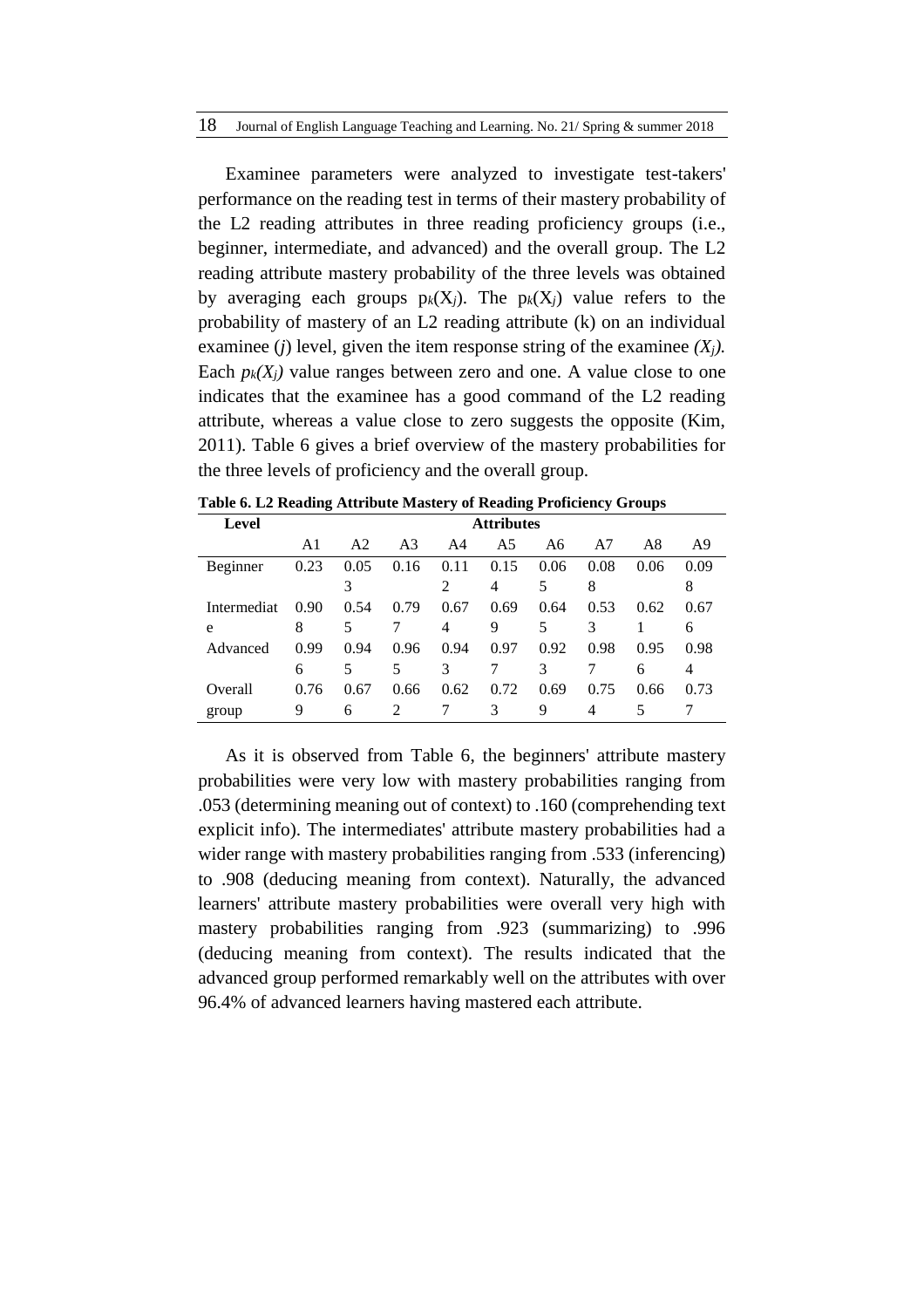In order to investigate if there were statistically significant differences in the L2 reading attribute mastery probabilities among the three groups, a one-way analysis of variance (ANOVA) was conducted. Results indicated that the attribute mastery probabilities significantly differed at the p<.05 level for the three reading proficiency levels. Figure 2 below visually compares the performance of the three proficiency groups and the overall group. As it is observed from Figure 2, the beginners showed poor performance on the reading test with very low attribute mastery probability across the nine attributes. Their mastery probabilities showed variability among the knowledge related attributes such as deducing meaning from context with a mastery of 0.23 to determining meaning out of context with a mastery of 0.053. The fact that they had the highest probability for the first attribute is in accordance with our previous findings indicating that deducing meaning from context was the easiest with regard to difficulty.

The intermediates demonstrated average performance across attributes, as anticipated. They showed much higher variability among attributes than the other two proficiency groups, ranging from a low of 0.533 for the seventh attribute (inferencing) to a high of 0.908 for the first attribute (deducing meaning from context). Not surprisingly, the average mastery of attributes was in the range of approximately 68% for the intermediate test-takers, which is above average and acceptable. Overall, the intermediates performed much better than the beginners across attributes, while the two groups did not show similar mastery patterns, since the intermediate group showed higher variability among attributes.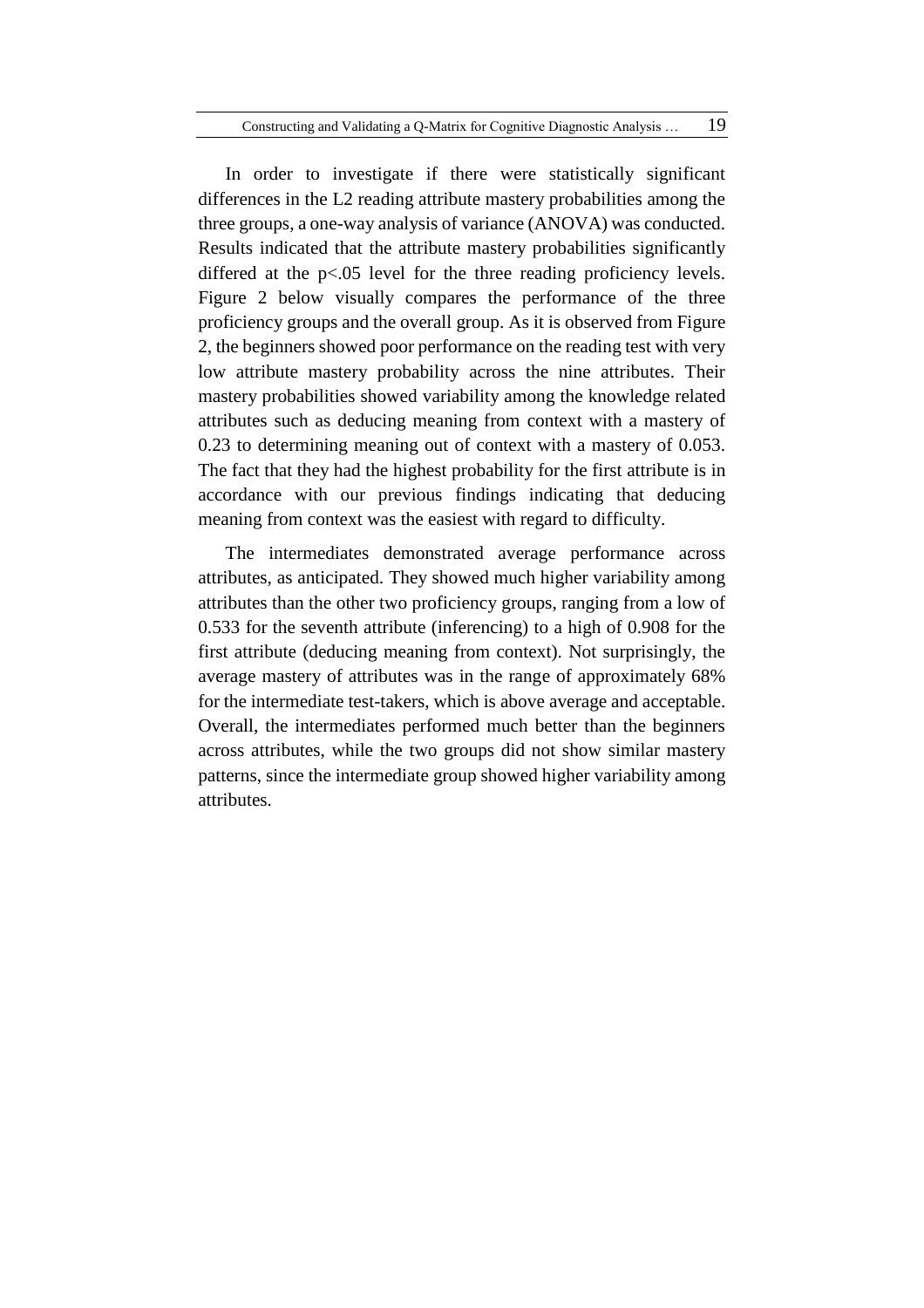

**Figure 2. L2 reading attribute mastery statistics of different proficiency groups**

The advanced group had very high mastery probability across all nine attributes. There was basically insignificant variability among the attribute mastery probabilities. Their probabilities were all above 0.92, indicating that they all had mastery of the L2 reading attributes with an average of 96.4 percent, which is exceptional for this test. Among the mastery probabilities, it appears that the advanced group had high mastery on the first reading attribute, deducing meaning from context, similar to the first two proficiency levels. However, the mastery probability for the seventh reading attribute, inferencing was high at 0.987, which is contrary to the intermediate group with a low of 0.533. This is clear indication of the strengths and weaknesses in diagnostic assessment, and can be very beneficial output for the teacher to consider the weakness of the intermediate group, regarding specific skills and attributes, in order to facilitate the teaching process. By observing the weak attributes from the mastery patterns, teachers can get an idea of which skills the students need to work on and hence proceed with providing new lesson plans and new instructional materials to improve those skills that the students are lagging behind on. This is the climax of cognitive assessment for the teacher, when he/she can without hesitation, put less focus on mastered attributes and allocate more class time to those skills that need greater attention.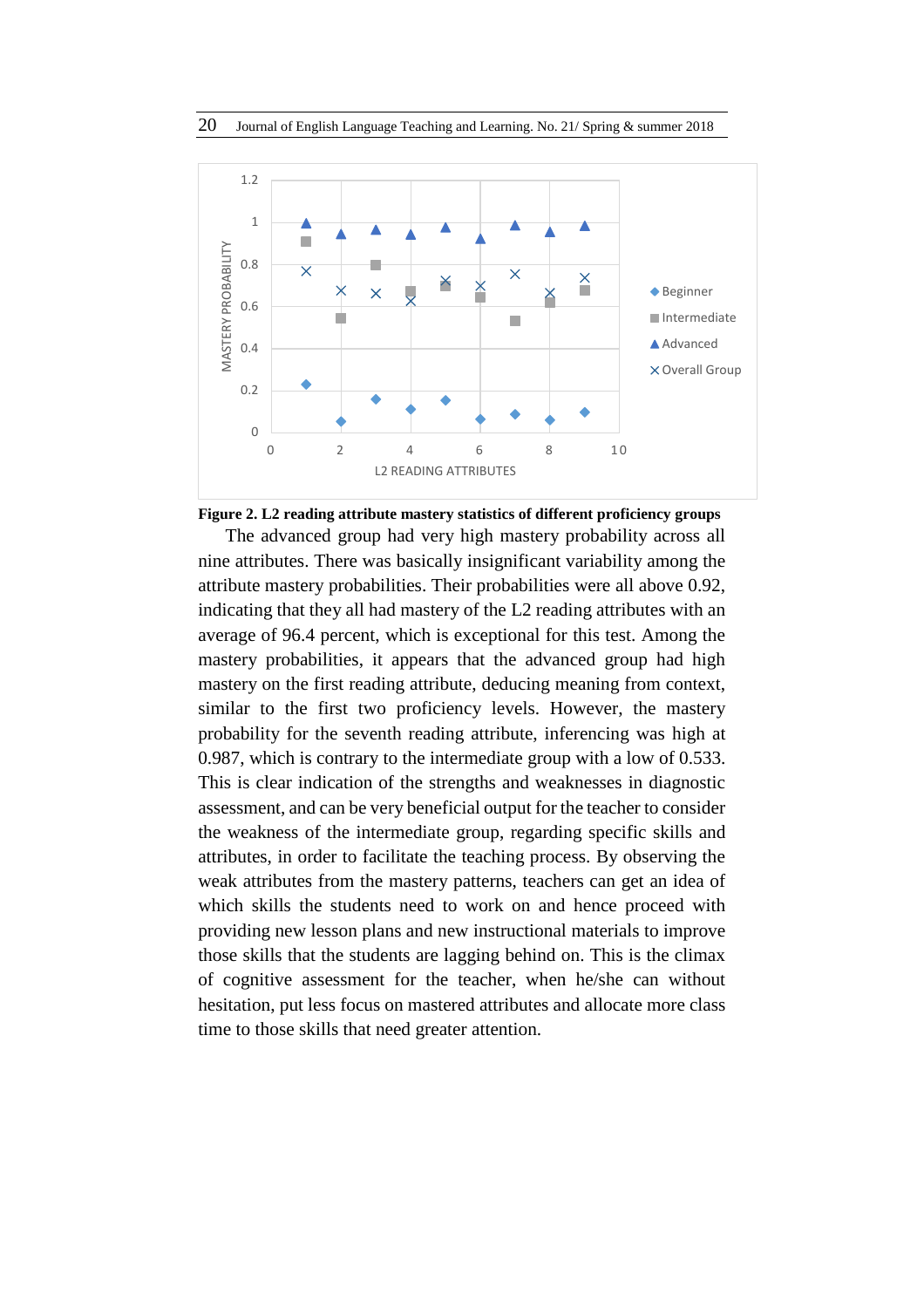Now looking back at the variability in mastery for attribute 7 (inferencing), the results are quite in line with previous research on L2 reading ability. According to Kim (2011), previous research indicates that advanced readers are commonly better at using inferencing strategies compared to beginners. Kim (2011) observed that advanced readers focused on the meaning of the text as a whole and used background knowledge to make inferences from the text. On the other hand, beginners depended on using single skills, such as decoding to comprehend the text better. Therefore, the statistical results from this study support findings of the previous studies especially that advanced learners had high mastery of comprehending text implicit information and inferencing, which required understanding the implied meaning of the passage.

## **Discussion and Conclusion**

Among the four skills of English language proficiency, reading ability might well be considered an essential skill for success in the academic world. Hence, it is crucial to accurately assess learners' L2 reading ability to gauge their learning and help enhance their reading skills. The main goal of the current study was to develop a test based on a cognitive diagnostic framework in order to diagnose learners' strengths and weaknesses in L2 reading ability, with the ultimate goal of providing detailed information that can assist teachers and administrators for instructional purposes and to improve student performance.

In fact, two elements were considered in the course of this study. First was investigating the L2 reading attributes necessary for successfully completing each item on the reading test. Raters identified the various attributes, such as knowledge and strategies, by referring to a list of L2 reading attributes and students think aloud verbal reports. This list of nine reading attributes was organized into an item-byattribute Q-matrix. Second, test-takers' performance on the reading test was examined for diagnostic purposes. The test scores were then analysed in conjunction with the Q-matrix, using the Fusion model analysis.

Findings of the study suggest that a number of items on the test can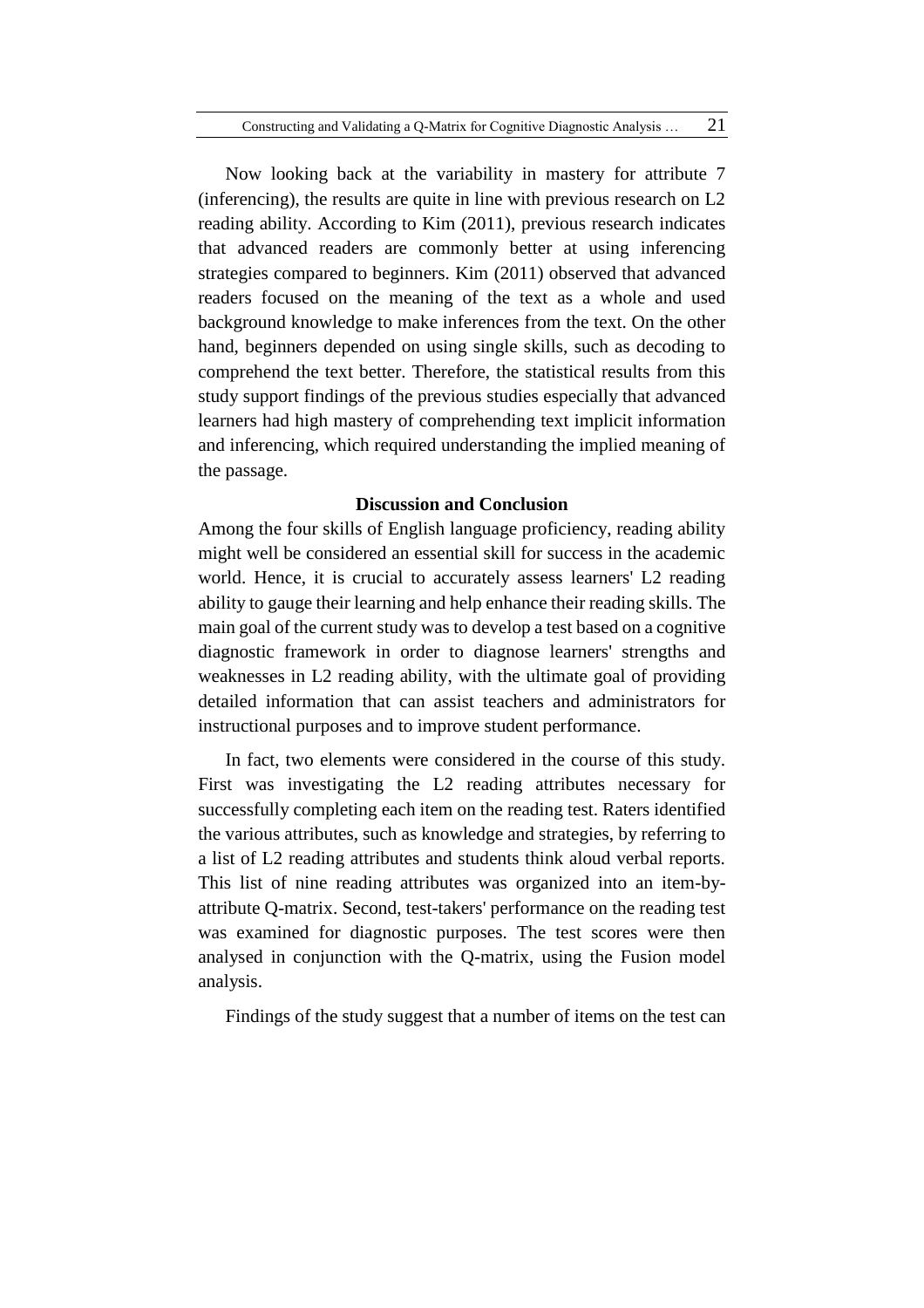successfully discriminate between masters and non-masters and are therefore appropriate for CDA. In addition, the list of L2 reading attributes could be used as a framework for CDA research in the future. Regarding the frequency of reading attributes for each item on the test, the Q-matrix was examined to identify a recurring pattern among the L2 reading attributes. Since language knowledge and strategic competence are believed to interact with each other during the mastery of reading ability (Bachman & Palmer, 1996), it was expected that each item on the reading test would measure at least one knowledge-related attribute and one strategy. In fact, it was found that almost all items measure one knowledge-related attribute and a minimum of one reading strategy. Since strategies, by definition, manage the use of language knowledge (Bachman & Palmer 1996), they were assumed to release knowledge-related attributes.

Examinees' performances on the attributes existing in reading comprehension items were evaluated. As Roussos et al. (2007, p. 293) put forth, "A key issue for mastery/nonmastery of diagnostic models is whether the proportion of examinees estimated as masters on each skill is relatively congruent with the user's expectations." Fusion model analysis was carried out to obtain relationships among the participant's performances on the test items. The Arpeggio suite software provides a number of output files that give specific information regarding the examinees performance on each item of the test. Two of the output files that help us respond to research question 2 are the classification file (classfile.csv) and the fit report file (fitreports.csv). The fit report file is an output file that provides fit statistics. The classification file indicates the consistency of classifying the examinees in terms of their mastery or non-mastery of each attribute (i.e., the correct classification rate). First of all, the model fit the data well since mean absolute difference between the p-values was low at .04 as indicated by observed and estimated p-values. It was indicated that masters of attributes outperformed non-masters of attributes by 65.2%, which is desirable. In addition, the average *phat (m)* across all items was .774, indicating that the average probability of getting a correct response to an item by masters of attributes was relatively high at 77.4%. The average *phat*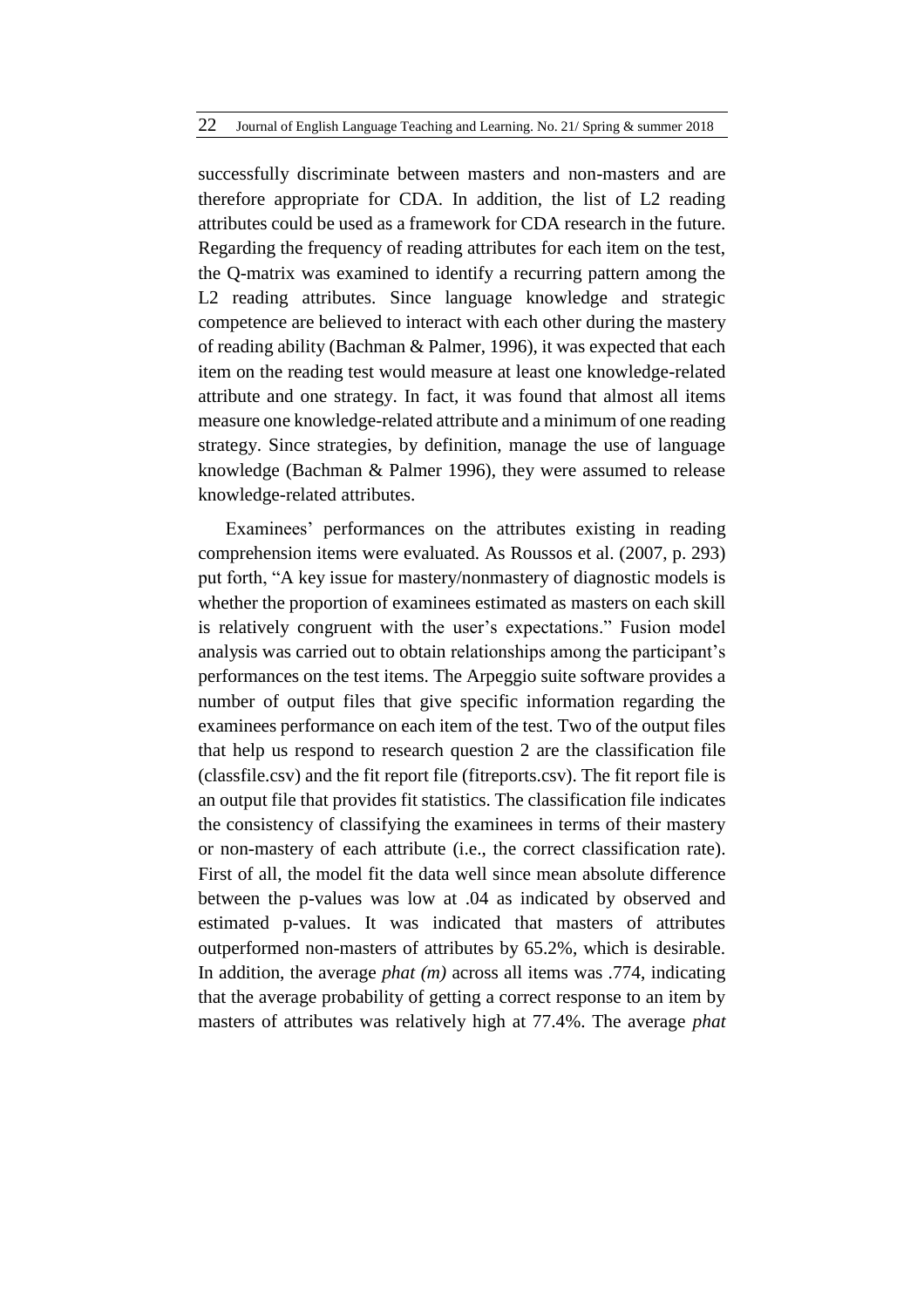*(nm)* was .322, so the average probability of having a correct response to an item by non-masters of attributes was much lower at about 32.2%. In addition, the *pdiff was* .452, indicating that the masters of attributes on an item outperformed non-masters of attributes on average by 45.2% across all items. This high value indicated a good fit between the estimated model and the observed data, suggesting a strong diagnostic power of the model.

According to Lumley (1993), identifying implicit information (equivalent to inferencing) and synthesizing to draw a conclusion (equivalent to summarizing) were difficult compared to vocabulary (similar to identifying word meaning) and identifying explicit information (similar to finding information and skimming). This could be attributed to the fact that inferencing and summarizing are higherlevel strategies involving more complex cognitive processing than the other three strategies, which require lower-level strategies as was the case in this study. As an example, summarizing requires readers to first comprehend the overall text and then extract the gist from it. Understanding the gist involves numerous components, such as knowledge of grammar, vocabulary, discourse structure, and various cognitive processes (Birch, 2002). Thus, the nature of summarizing seems quite complex. In a similar vein, the strategy of inferencing has long been believed to be a challenging one (Fletcher, 2006). In order to make inferences, readers should already have the ability to understand the literal meaning of the text, which makes inferencing more difficult to master. However, the results of this study are contrary to this belief, whereas for the overall group, the attribute of inferencing stands in second at .754 with less difficulty. On the other hand, between skimming and summarizing, the latter was more difficult with .698 as compared with skimming at .723. In fact, as put forth by Urquhart & Weir (1998), skimming involves quickly understanding the surfacelevel propositional meaning of the text and is considered a less challenging strategy. So while the range of difference is not very notable between these two strategies, skimming was identified as the easier L2 reading strategy in the context of the reading test.

Furthermore, comprehending text implicit information,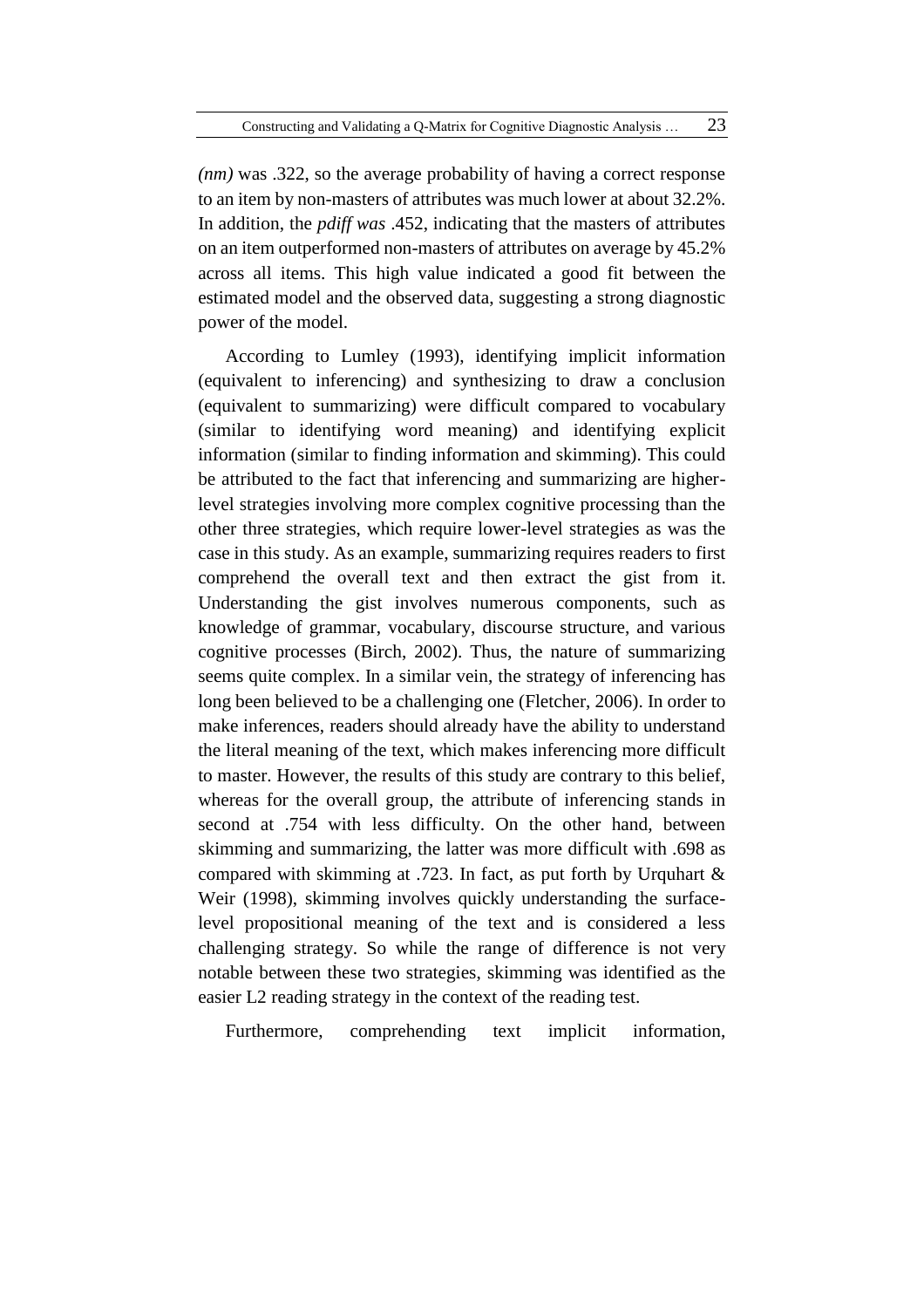comprehending text explicit information and applying background knowledge were considered the more difficult attributes with .627, .662 and .666, respectively. Similarly, deducing meaning from context the easiest attribute, which is in accordance with the belief that word recognition, which is similar to identifying word meaning, involves lower-level processing (Alderson, 2000). Overall, examinees have performed comparatively well on these three attributes (i.e., deducing meaning from context, inferring major ideas and skimming) due to the nature of the attribute, which requires relatively less cognitive processing.

This study also involved investigated the strengths and weaknesses of examinees in three different L2 reading proficiency groups: beginner, intermediate, and advanced. Results from the Fusion model analysis indicated that each reading proficiency group demonstrated different mastery patterns of the L2 reading attributes. Beginners had very low attribute mastery probabilities across all items; less than approximately 23% of the beginners had mastered each attribute. Intermediates performed much better than the beginners, but demonstrated a wide range of L2 reading attribute mastery probabilities, ranging from approximately 53% (inferencing) to 90% (deducing meaning from context). Contrarily, advanced learners had very high mastery probabilities of all L2 reading attributes, with mastery probabilities fluctuating above approximately 92%. In fact, an average of 96% of all advanced learners had mastered each L2 reading attribute. Comparing the attributes among the three proficiency groups and the overall group, attribute one, deducing meaning from context had the highest mastery among all groups, while the most difficult attribute varied among these different levels of proficiency. The beginners had more difficulty with determining meaning out of context, while the intermediate group scored less on the inferencing attribute. Advanced learners had more difficulty with summarizing, while the overall group had difficulty with comprehending text implicit information.

Thus, based on the three reading proficiency group's attribute mastery patterns, it was possible to infer their strengths and weaknesses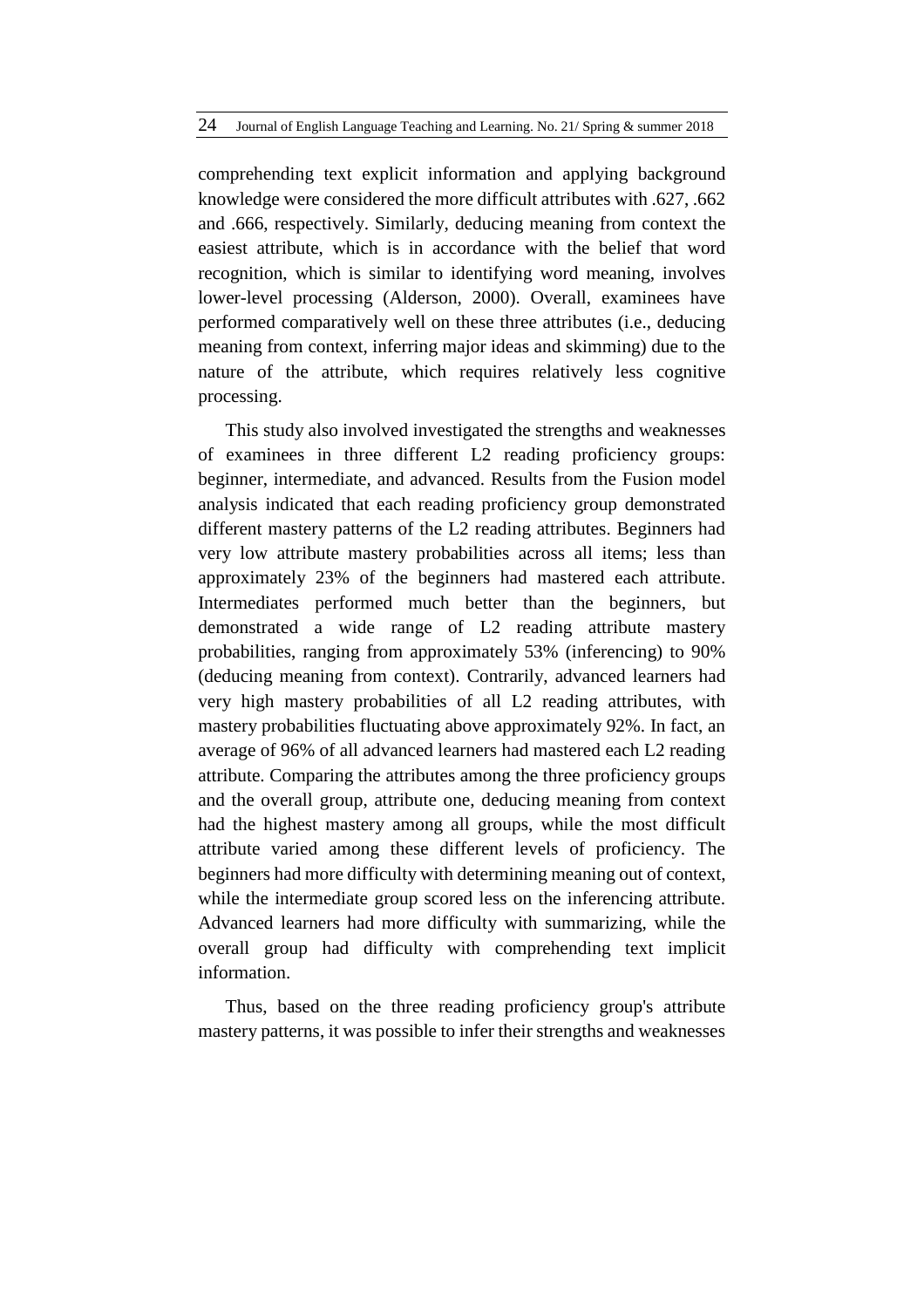in L2 reading. Beginners and intermediates' mastery of attributes were disproportionate. That is, they had high mastery over certain attributes, but lower mastery over others, clearly demonstrating their strengths and weaknesses. Among the knowledge-related attributes, beginners and intermediates had the lowest mastery in pragmatic meaning, indicating that it was their weakness. On the other hand, the two groups had the highest mastery in lexical meaning, suggesting that this was their greatest strength. Among the strategies, they had lower mastery of summarizing and inferencing, but noticeably higher mastery of deducing word meaning and skimming. Thus, summarizing and inferencing were their weaknesses, while deducing word meaning and skimming were their strengths. Advanced learners showed high mastery probabilities over all knowledge-related attributes and strategies; that is, they excelled in all attributes and did not appear to have specific weaknesses in reading.

The detailed score reports of this study provide beneficial in facilitating learning on the part of the student and in teacher preparation and curriculum development on the part of the teacher. With detailed reports of test results, teachers can become aware of students' problematic areas and focus on them in lesson planning and providing learning material. Since the reading test developed here was based on a cognitive framework followed by Fusion model analysis, the problematic items were identified and could be further modified and replaced. Hence, an item bank can be developed for cognitive diagnostic development items in the current test and those in future studies.

## **Limitations and Suggestions for Future Research**

The current study provided a number of implications for teachers and practitioners, both pedagogically and theoretically. First and foremost is the pedagogical implication for assessment purposes in an attempt at constructing a cognitive diagnostic test to gauge L2 reading proficiency. The need for developing tests based on cognitive diagnostic frameworks is becoming more and more necessary in the realm of assessment and language testing. The type of diagnostic feedback that can be provided to teachers includes attribute mastery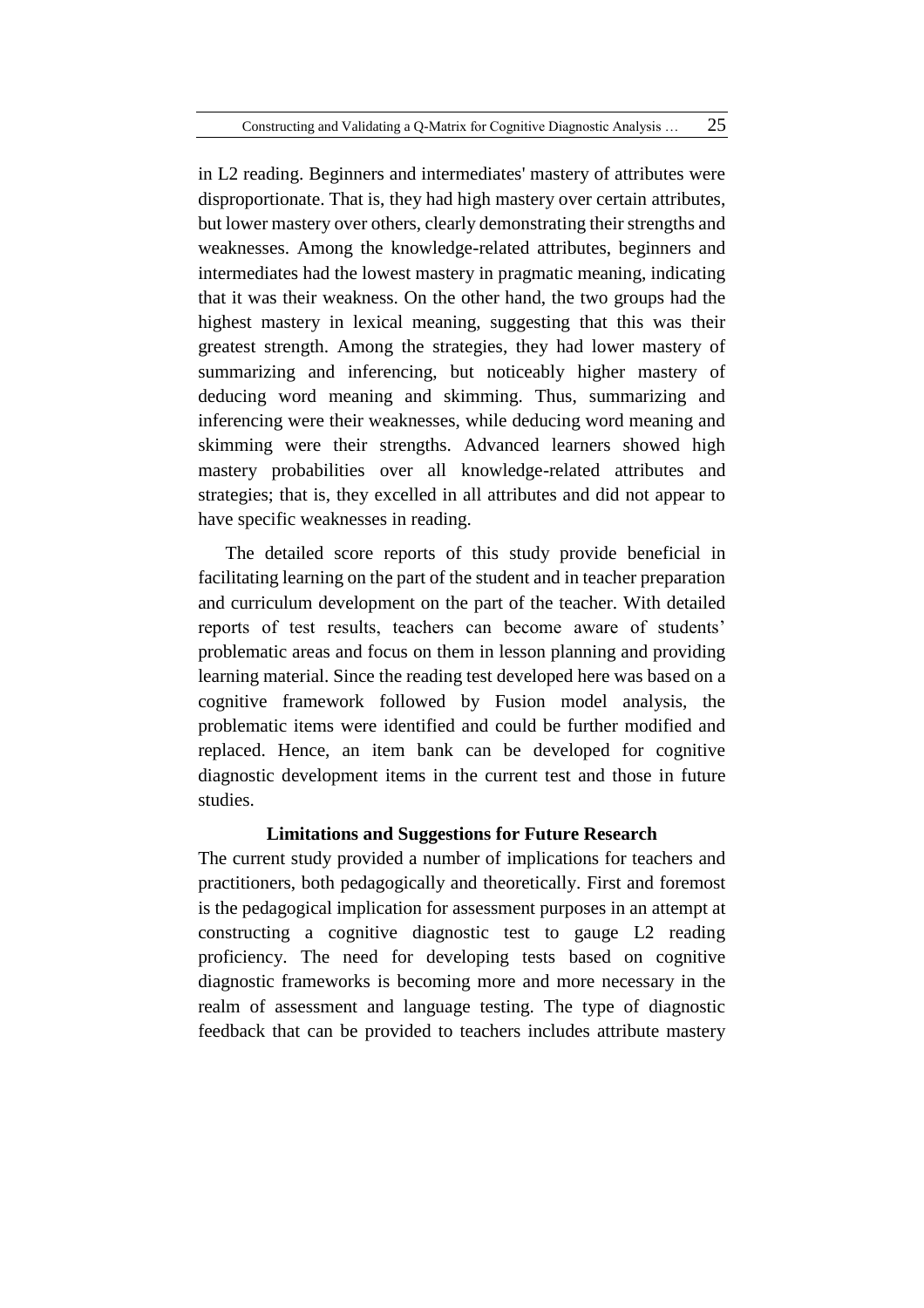probability for overall groups, different proficiency levels, and individual students. Teachers can refer to this information to refine and upgrade the L2 reading material essential to meet the needs of each proficiency level.

As the process of all research faces some limitations, the present study might also suffer from some. While determining the attributes of a Q-matrix necessitates a deep understanding of the nature of cognitive skills and items, the complexity of the reading skill does not allow a full understanding of its cognitive processes (Lee & Sawaki, 2009). In addition, there is a lack of consensus on the skill components of reading comprehension (Alderson, 2000). Hence, although a great number of attributes may be identified, not all attributes can be kept in the Q-Matrix for Fusion Model analysis. As a result, the purpose is not to identify all the attributes that could be involved in responding to the reading comprehension items, but to examine the major attributes required to successfully complete each item. Therefore, the reading attributes are not exhaustive, but are specifically related to the reading comprehension test. Meanwhile, those attributes that were identified for this study were not all appropriate for parts of the Q-matrix, specifically for items 15-20. Thus, exploration of additional attributes to be used for Q-matrix construction is recommended for future studies.

In addition, the reading comprehension test, which was devised based on a cognitive diagnostic framework, is only at the beginning stages of experimentation. Further research should be carried out to devise more cognitively based tests, not only for the reading skill, but also for writing and listening assessments. Devising cognitively-based assessments requires numerous pilot studies and carrying out further research can improve the accuracy of items developed.

One of the limitations of the study was the format of the reading comprehension test, which was in the form of strictly multiple choice items. In future studies, other item types such as fill-in-the-blank, essay type and open-ended questions should be considered. Also, a suggestion for future research is to focus on item distractors to enhance the diagnostic potential of the test. The proportion of diagnostic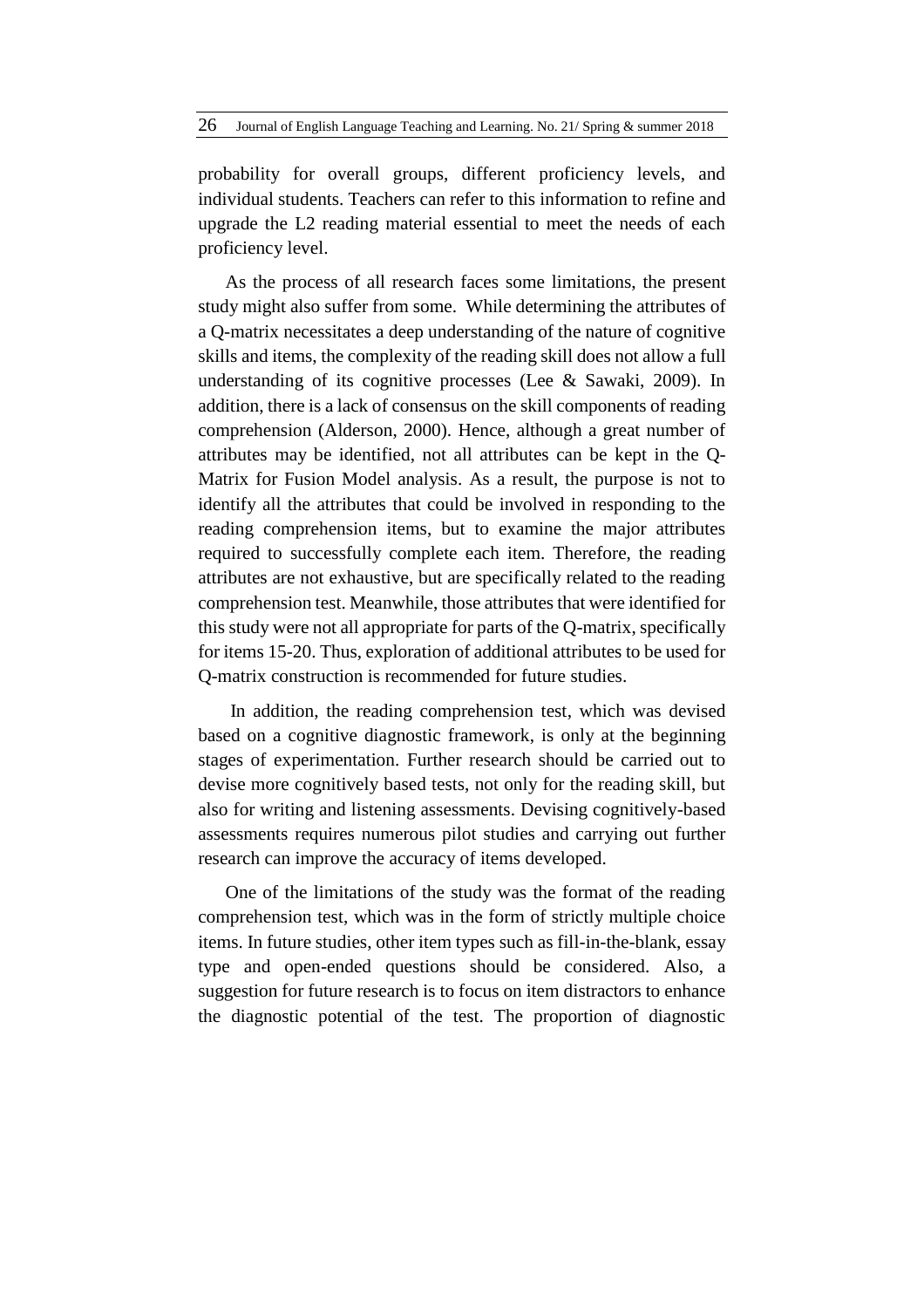information that is obtained from such a test greatly depends on the test design and item construction. Specifically, in a retrofitting approach, not all test items can diagnostically differentiate examinees based on their underlying skill competencies. However, test/item diagnostic discrimination can be enhanced by observing incorrect response patterns of examinees. This necessitates developing diagnostically sensitive distractors in MC items (Gu, 2011).

Another limitation of the study is that the Q-matrix, which is essential in the Fusion model analysis, could be developed by a greater number of content experts, including training sessions prior to rating. In the current study, six context experts rated the L2 reading attributes; which is sufficient for the purpose of the study, but having a greater number of experts could possibly make the Q-matrix more productive. Since the quality of the Q-matrix determines the quality of the Fusion model analysis, it is important to take extreme precaution in developing it (Jang, 2005).

While this study was an attempt at diagnostic assessment of L2 reading attributes, it also demonstrates a need for continued research in the area of cognitive diagnostic assessment in the Iranian context, particularly with regard to constructing diagnostic tests for different skills including writing, speaking and listening. Therefore, now is the time to focus our attention on designing and developing educational assessments that are based on a CDM framework. Carrying through such an endeavor necessitates the cooperation of various experts from different fields (i.e., subject matter, learning sciences, measurement, and pedagogy). By succeeding in such an effort, educational assessments will become more instructionally-oriented and more relevant to the needs of present day classrooms.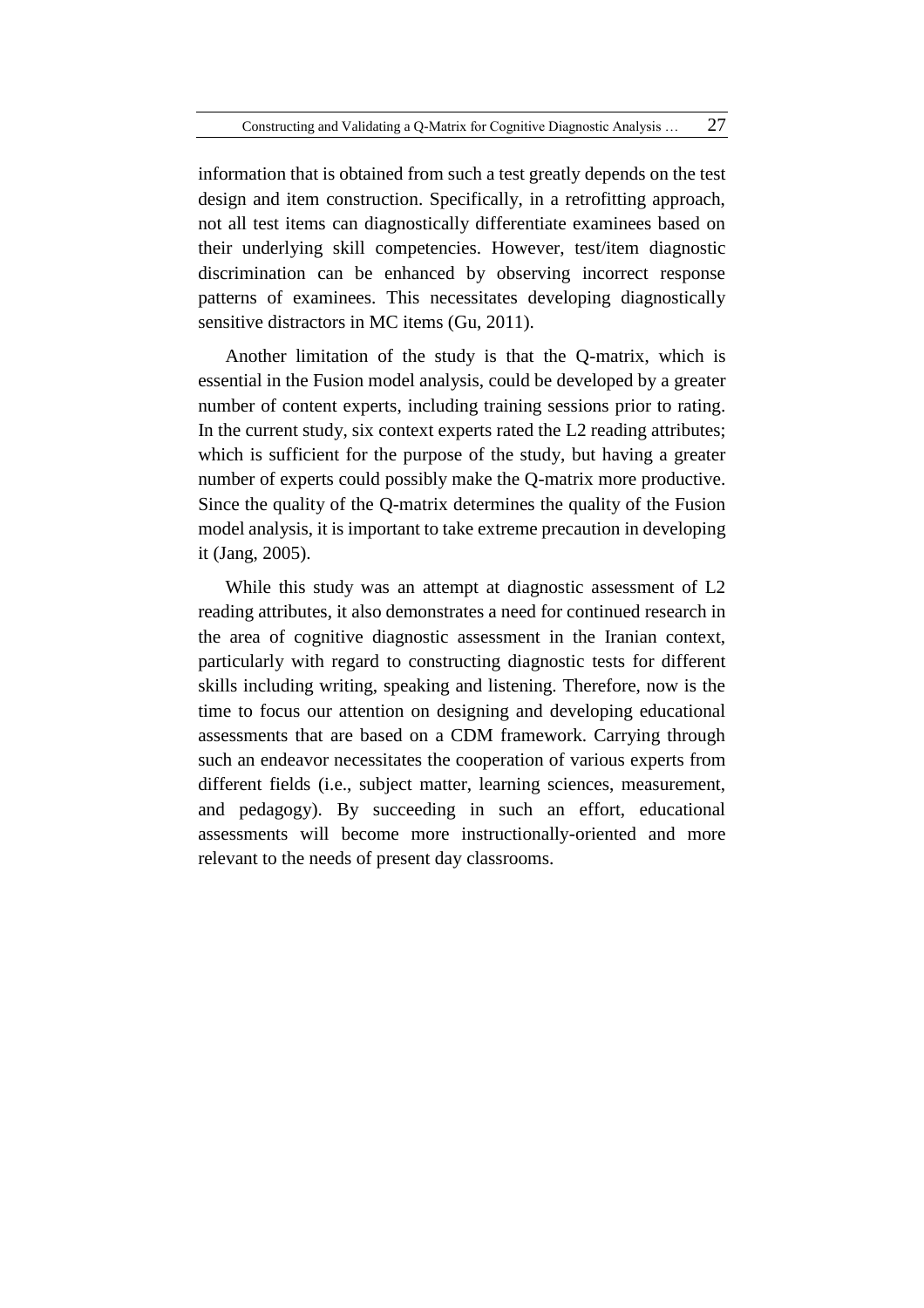#### **References**

- Alderson, J. C. (2000). *Assessing reading.* Cambridge: Cambridge University Press.
- Alderson, J. C. (2010). "Cognitive diagnosis and Q-Matrices in language assessment": A Commentary, 96-103.
- Bachman, L. F., & Palmer, A. S. (1996). *Language testing in practice.* Oxford: London.
- Birch, B. M. (2002). *English L2 reading: Getting to the bottom*. Routledge.
- Birenbaum, M., Kelly, A. E., & Tatsuoka, K. K. (1993). Diagnosing knowledge states in algebra using the rule-space model. *Journal of Research in Mathematics Education, 24,* 442-459.
- Buck, G., & Tatsuoka, K. (1998). Application of the rule-space procedure to language testing: examining attributes of a free response listening test. *Language Testing*, *15*(2), 119–157.
- Cohen, A. D., & Upton, T. A. (2006). *Strategies in responding to the new TOEFL reading tasks* (TOEFL Monograph No. MS-33). Princeton, NJ: ETS.
- De la Torre, J. (2009). A cognitive diagnosis model for cognitively based multiple-choice options. *Applied Psychological Measurement*, *33*(3), 163- 183.
- DiBello, L. V., Stout, W. F., & Roussos, L. (1995). Unified cognitive psychometric assessment likelihood-based classification techniques. In P. D. Nichols, S. F. Chipman, & R. L. Brennan (Eds.), *Cognitively diagnostic assessment* (pp. 361–390). Hillsdale, NJ: Erlbaum.
- DiBello, L., & Stout, W. (2008). Arpeggio documentation and analyst manual. *Chicago: Applied informative assessment research enterprises (AIARE)— LLC*.
- DiBello, L., & Stout, W. (2008). Arpeggio suite, version 3.1. 001 [Computer program]. *Chicago: Applied informative assessment research enterprises (AIARE)—LLC*.
- Embretson, S.E., Gorin, J. (2001). Improving construct validity with cognitive psychology principles. *Journal of Educational Measurement*, *38(4)*, 343- 368.
- Fletcher, J. M. (2006). Measuring reading comprehension. *Scientific Studies of Reading*, *10*(3), 323-330.
- Francis, D.J., Snow, C.E., August, D., Carlson, C.D., Miller, J., & Iglesias, A. (2006). Measures of reading comprehension: A latent variable analysis of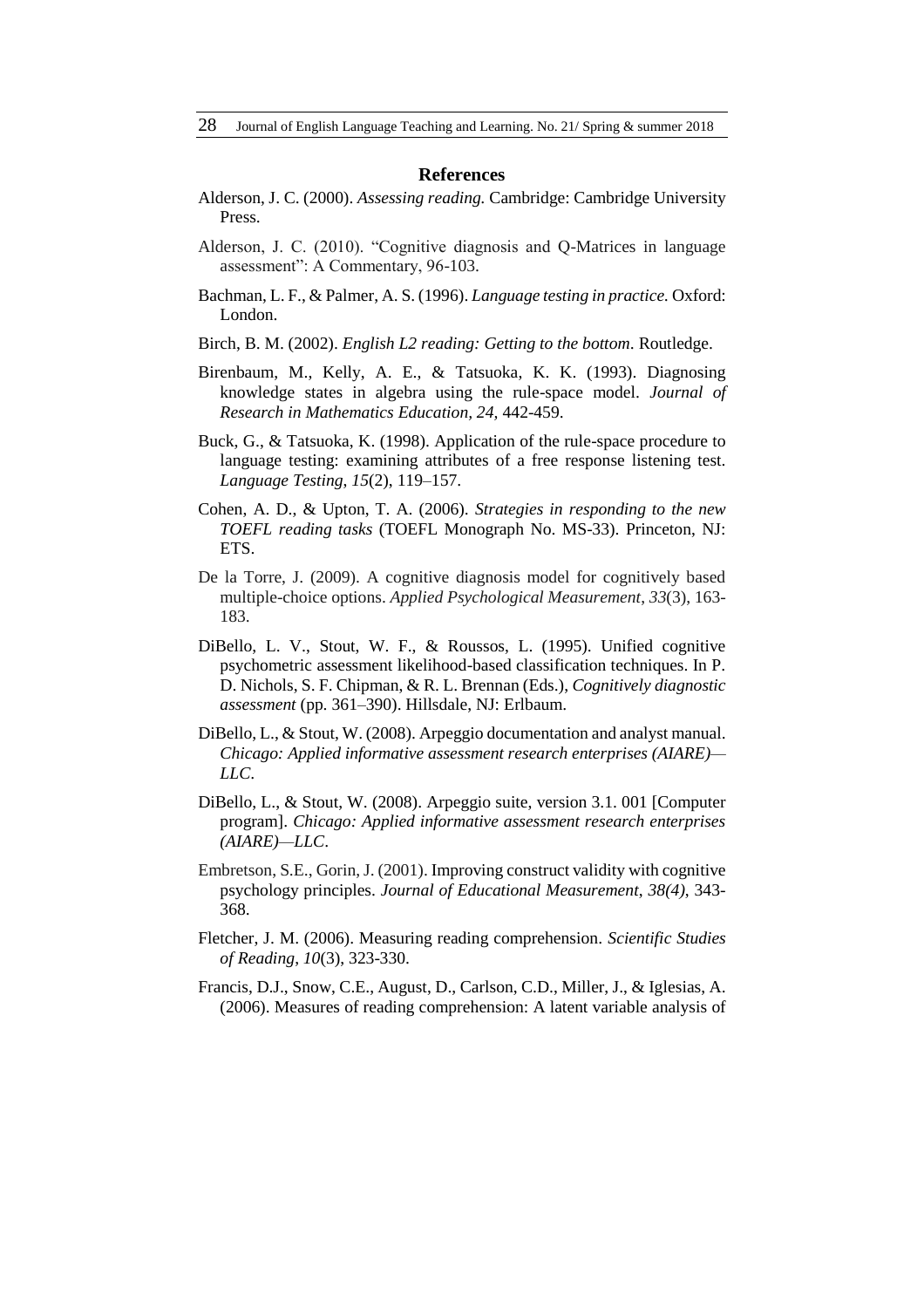the diagnostic assessment of reading comprehension, *Scientific Studies of Reading*, *10*(3), 301-322.

- Goodman, D. P., & Hambleton, R. K. (2004). Student test score reports and interpretive guides: Review of current practices and suggestions for future research. *Applied Measurement in Education, 7(2),* 145-220.
- Hartz, S. M. (2002). A Bayesian framework for the unified model for assessing cognitive abilities: Blending theory with practicality. *Dissertation Abstracts International: Section B: The Sciences and Engineering*, 63(2-B), 864.
- Hartman, H. J. (2001). Developing students' metacognitive knowledge and skills. In H. J. Hartman (Ed.). *Metacognition in learning and instruction: Theory, Research and Practice* (pp. 33-68). Dordrecht, the Netherlands: Kluwer.
- Huang, T.W., & Wu, P.C. (2013). Classroom-based cognitive diagnostic model for a teacher-made fraction-decimal Test. *Educational Technology & Society*, *16* (3), 347–361.
- Jang, E. E. (2005). *A validity narrative: Effects of reading skills diagnosis on teaching and learning in the context of NG TOEFL.* Available from ProQuest Dissertations and Theses database. (AAT 3182288)
- Jang, E. E. (2009). Demystifying a Q-matrix for making diagnostic inferences about L2 reading skills. *Language Assessment Quarterly*, *6*(3), 210-238.
- Kim, A. Y. (2011). *Examining second language reading components in relation to reading test performance for diagnostic purposes: A Fusion model approach* (Doctoral dissertation, Teachers College, Columbia University).
- Kim, A. Y. (2015). Exploring ways to provide diagnostic feedback with an ESL placement test: Cognitive diagnostic assessment of L2 reading ability. *Language Testing*. [0265532214558457].
- Lee, Y. W., & Sawaki, Y. (2009). Application of three cognitive diagnosis models to ESL reading and listening assessments. *Language Assessment Quarterly*, *6*(3), 239-263.
- Leighton, J. P., Gierl, M. J., & Hunka, S. M. (2004). The attribute hierarchy method for cognitive assessment: A variation on Tatsuoka's Rule‐Space approach. *Journal of Educational Measurement*, *41*(3), 205-237.
- Leighton, J. P., & Gierl, M. J. (2007). *Cognitive diagnostic assessment for education: Theory and applications*. Cambridge University Press.
- Li, H. (2011). Evaluating language group differences in the subskills of reading using a cognitive diagnostic modeling and differential skill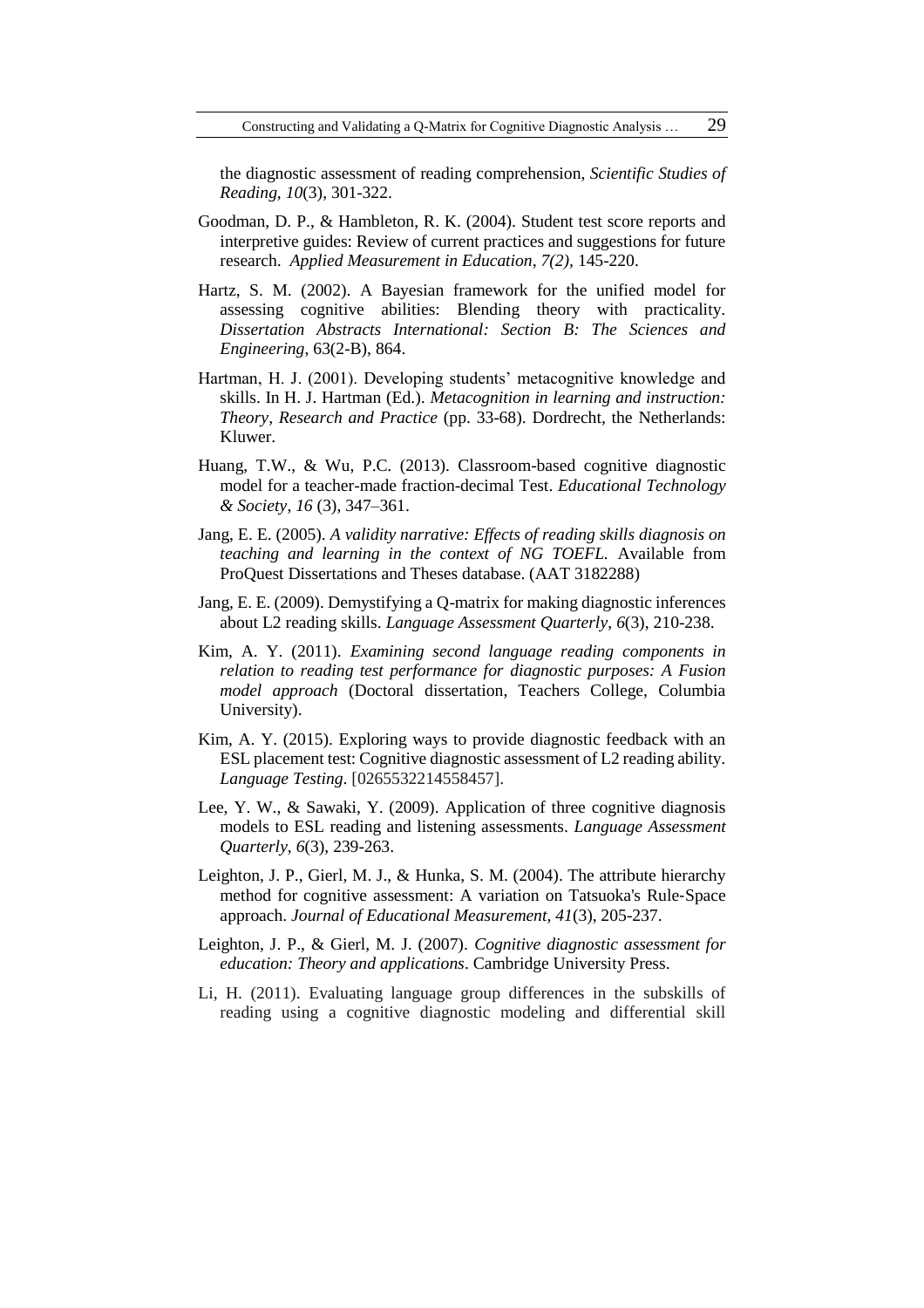functioning approach [Doctoral dissertation, The Pennsylvania State University].

- Li, H., & Suen, H. K. (2013). Constructing and Validating a Q-Matrix for Cognitive Diagnostic Analyses of a Reading Test. *Educational Assessment*, *18*(1), 1-25.
- Lumley, T. (1993). The notion of sub-skills in reading comprehension test: An EAP example. *Language Testing, 10(3),* 211-234.
- Mislevy, R. J. (1996). Test theory reconceived. *Journal of Educational Measurement*, *33*(4), 379-416.
- Mislevy, R. J. (1994). Evidence and inference in educational assessment. *Psychometrika*, *59*, 439–483.
- Mislevy, R. J., Steinberg, L. S., & Almond, R. G. (2002). Design and analysis in task-based language assessment. *Language Testing. Special Issue: Interpretations, Intended Uses, and Designs in Task-based Language, 19*(4), 477–496.
- Mislevy, R.J. (2006). Cognitive psychology and educational assessment. *Educational measurement*, *4*, 257-305.
- Patz, R. J., & Junker, B. W. (1999). Applications and extensions of MCMC in IRT: Multiple item types, missing data, and rated responses. *Journal of Educational and Behavioral Statistics*, 24, 342–366.
- Pellegrino, J. C., & Chudowsky, N. N. & Glaser, R. (2001). *Knowing what students know: The science and design of educational assessment.*  (National research council's committee on the foundation of assessment) National Academy Press; Washington D.C.
- Roussos, L. A., DiBello, L. V., Stout, W. F., Hartz, S. M., Henson, R. A., & Templin, J. H. (2007). The fusion model skills diagnostic system. In J. Leighton & M. Gierl (Eds.), *Cognitive diagnostic assessment for education: Theory and applications* (pp. 275–318). New York, NY: Cambridge University Press.
- Rupp, A. A., Ferne, T., & Choi, H. (2006). How assessing reading comprehension with multiple-choice questions shapes the construct: A cognitive processing perspective. *Language Testing*, *23*(4), 441-474.
- Rupp, A. A., Templin, J., & Henson, R. A. (2012). *Diagnostic measurement: Theory, methods, and applications*. Guilford Press.
- Sawaki, Y., Kim, H. J., & Gentile, C. (2009). Q-matrix construction: Defining the link between constructs and test items in large-scale reading and listening comprehension assessments. *Language Assessment Quarterly*, *6*(3), 190-209.